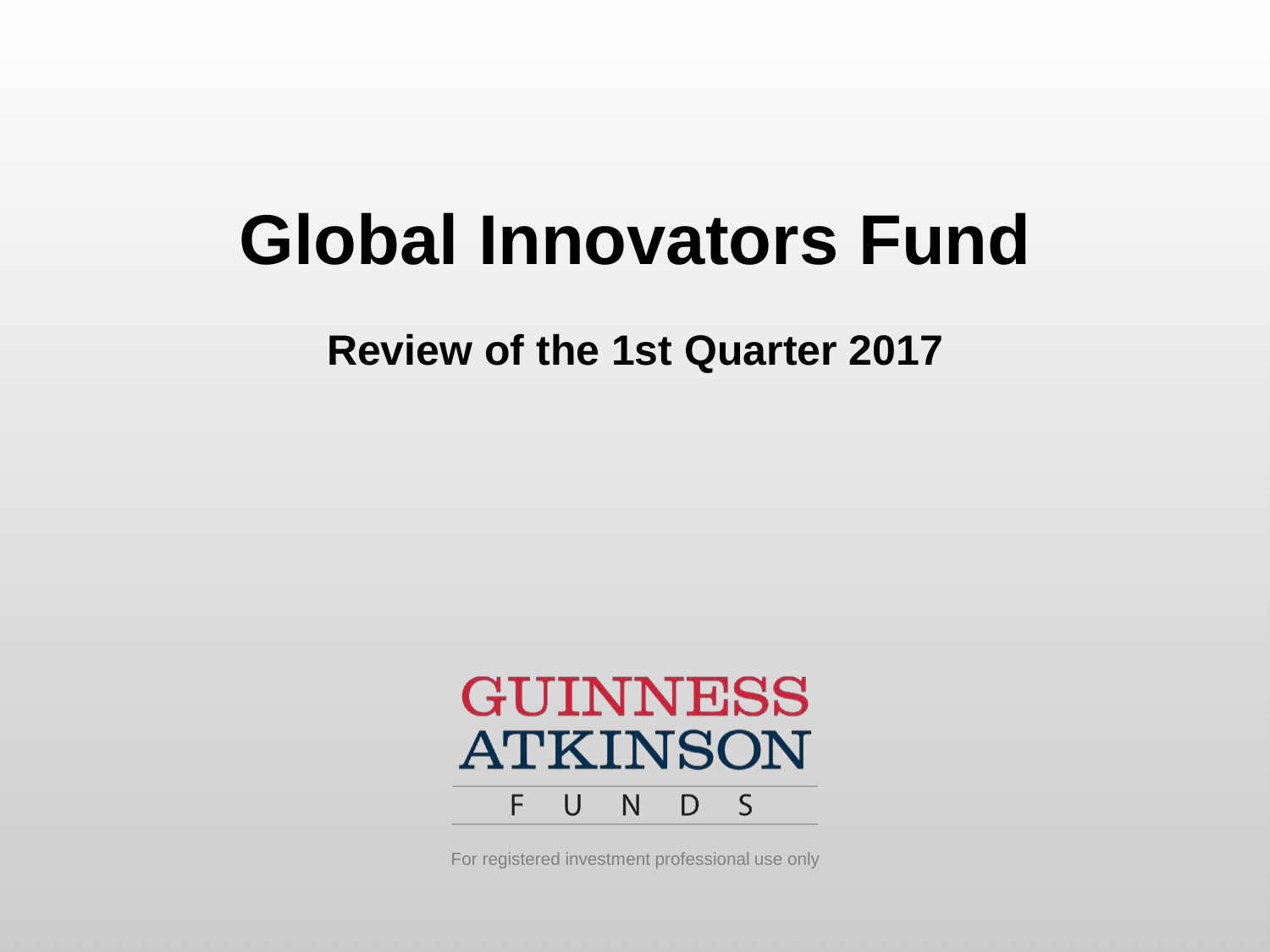## Team biographies 2014 2015 2016 2022 2023 2024 2025 2026 2027 2028 2024 2025 2027 2027 2028 2027 2027 2028 20



#### **Matthew Page, CFA Portfolio Manager**

- Joined Guinness Atkinson Asset Management in 2005
- Previously worked for Goldman Sachs as an analyst in Fixed Income Currencies and Commodities (FICC)
- Graduated from University of Oxford, with a Masters degree in Physics in 2004
- Manager of Dividend Builder since launch in 2012



#### **Dr Ian Mortimer, CFA**

#### **Portfolio Manager**

- Joined Guinness Atkinson Asset Management in 2006
- Graduated from University of Oxford, with a D.Phil. in Physics in 2006
- Graduated from University College London, University of London, with a Masters degree in Physics in 2003
- Manager Dividend Builder since launch in 2012



#### **Joshua Cole**

#### **Analyst**

- Joined Guinness Atkinson Asset Management in 2017
- Previously worked at Castle Trust, a specialist finance firm in the City of London as a quantitative analyst
- Graduated from University of Bristol in 2013 with a Master's degree in Mechanical Engineering. In 2016, Joshua passed Level II of the CFA Program.



#### **Sagar Thanki**

#### **Analyst**

- Joined Guinness Atkinson Asset Management in 2017
- Previously worked for Bloomberg as an equity specialist, within Financial Analytics and Sales
- Graduated from University of Cambridge, with a Master's degree in Economics, and has since completed Level I of the CFA Program*.*

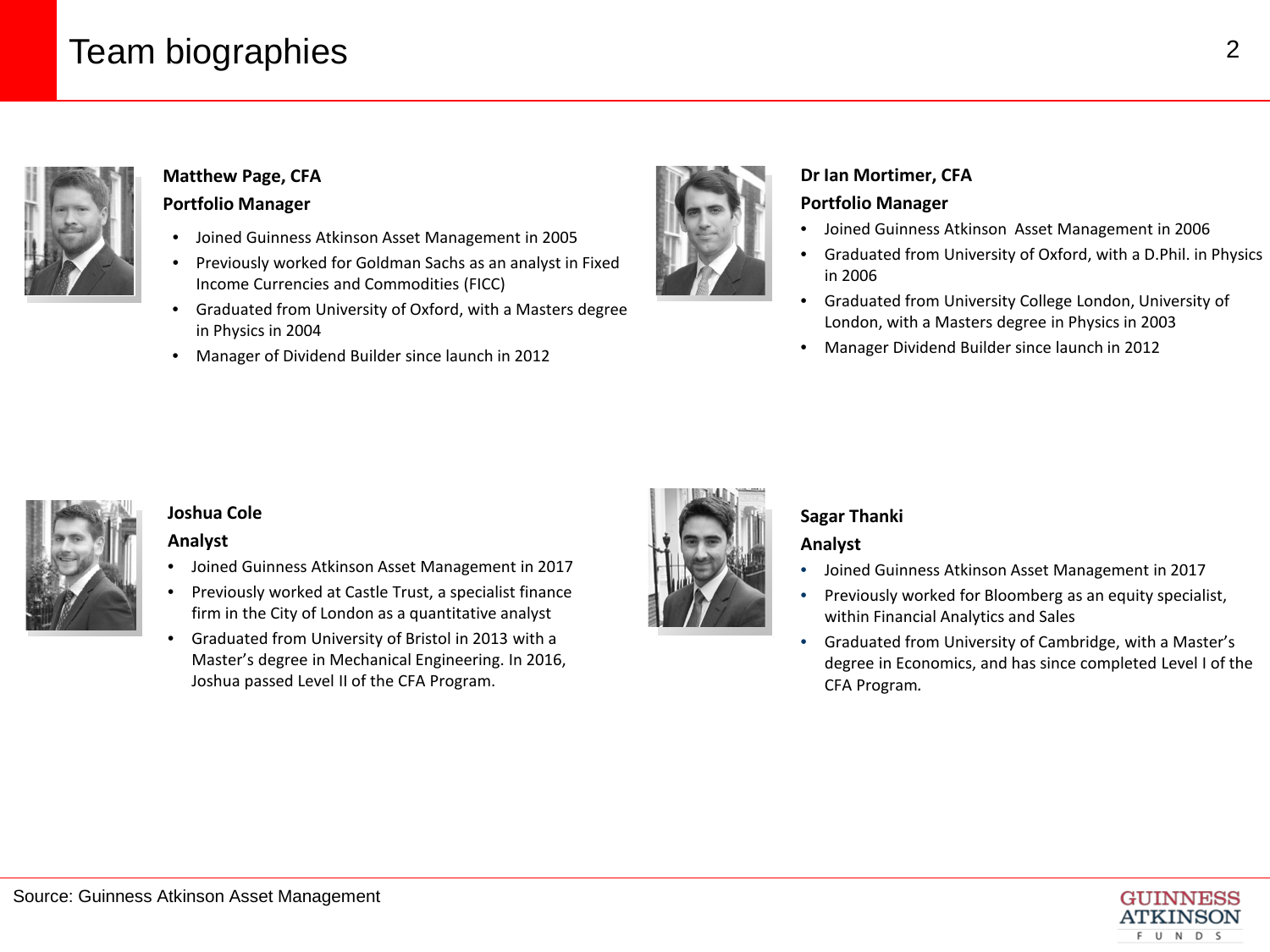

**The fund seeks a concentrated portfolio of high quality, innovative, growth companies**

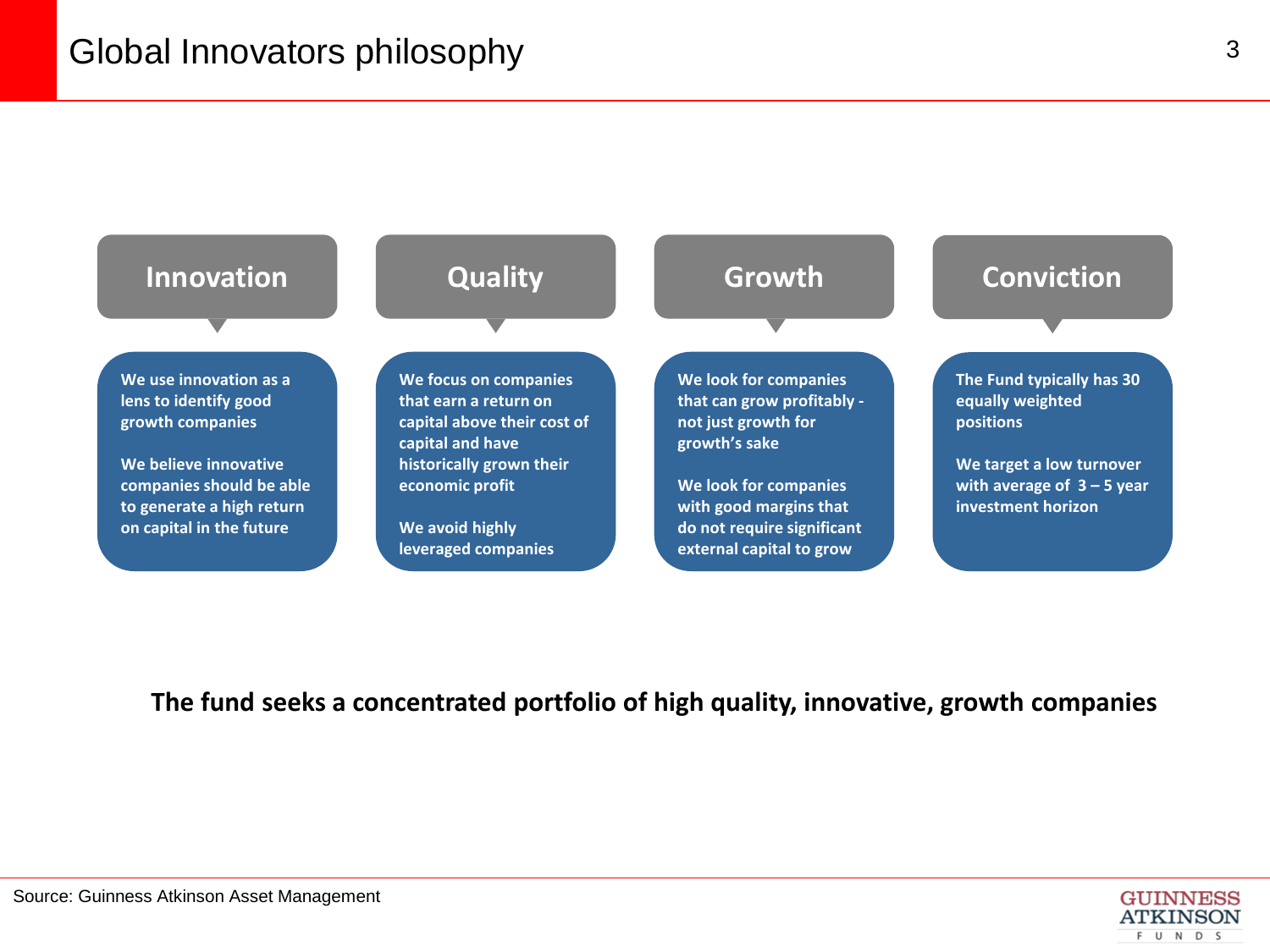We believe it is a superior way to identify good growth companies

- Based on our experience, traditional methodologies do not work
	- Historic growth is a poor predictor of future growth
	- Analyst forecasts of growth rates are unreliable at best

Instead try to find companies doing something innovative... which we believe, if successful, should lead to higher return on capital and higher probability of future growth

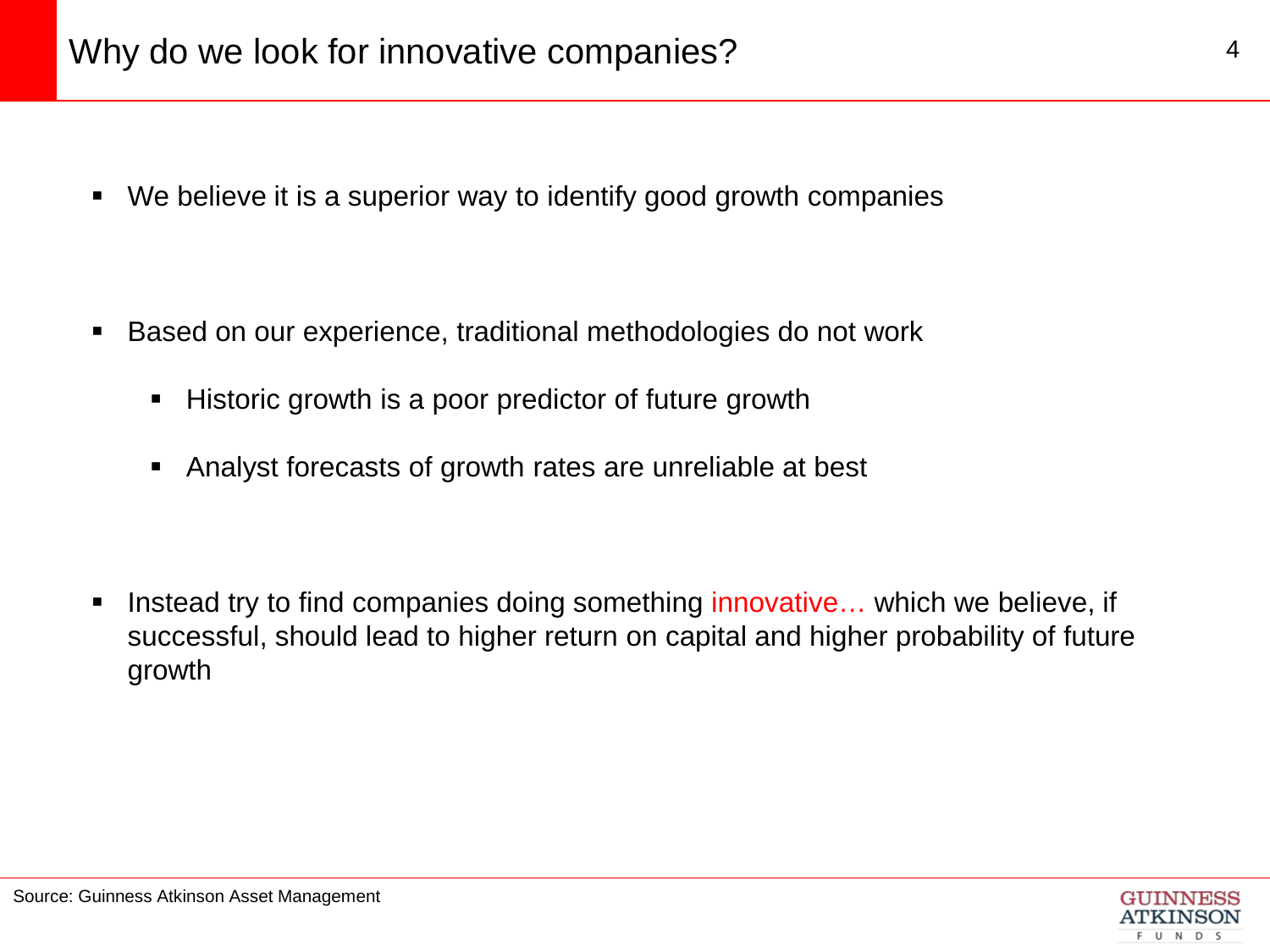

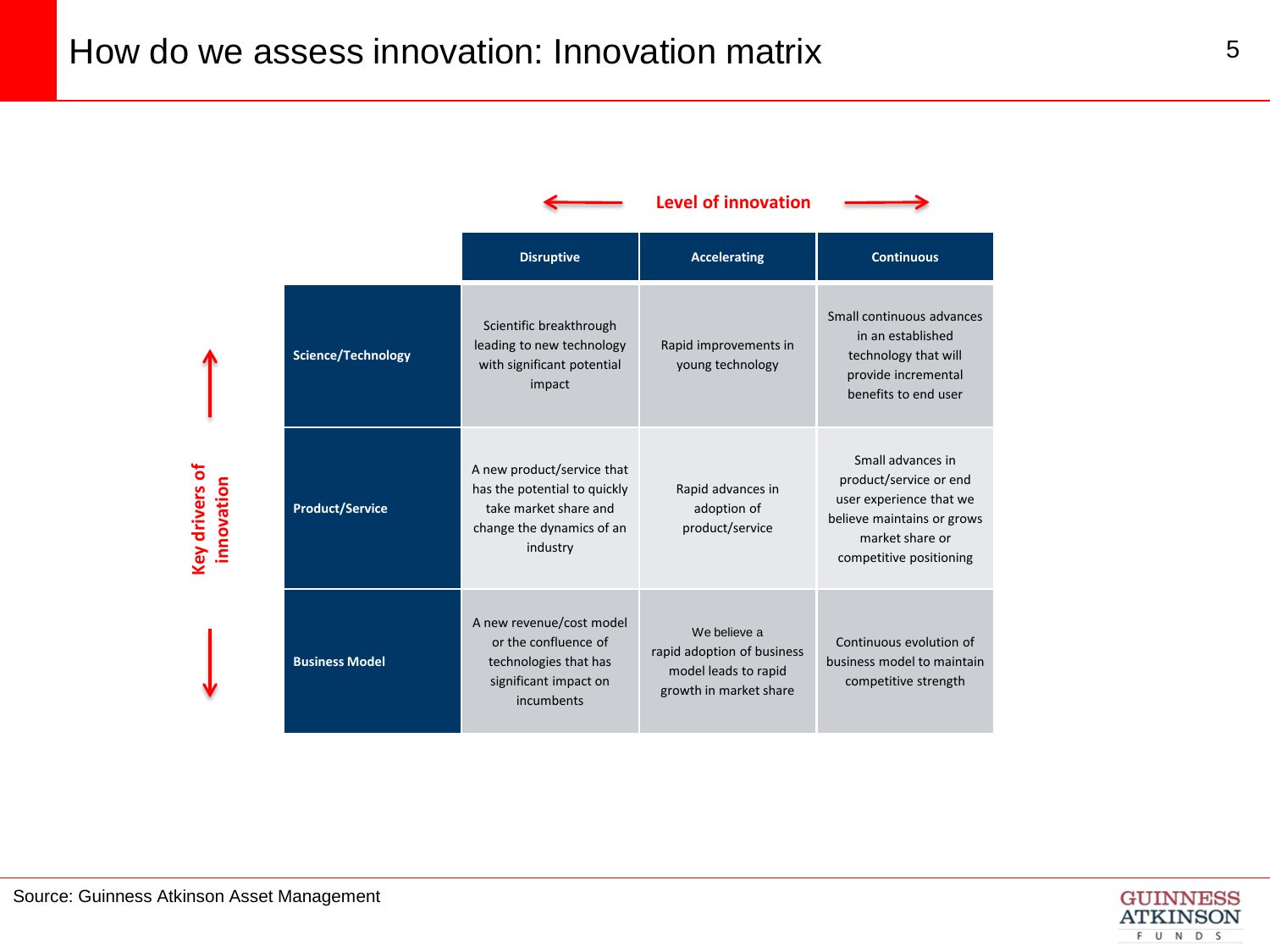

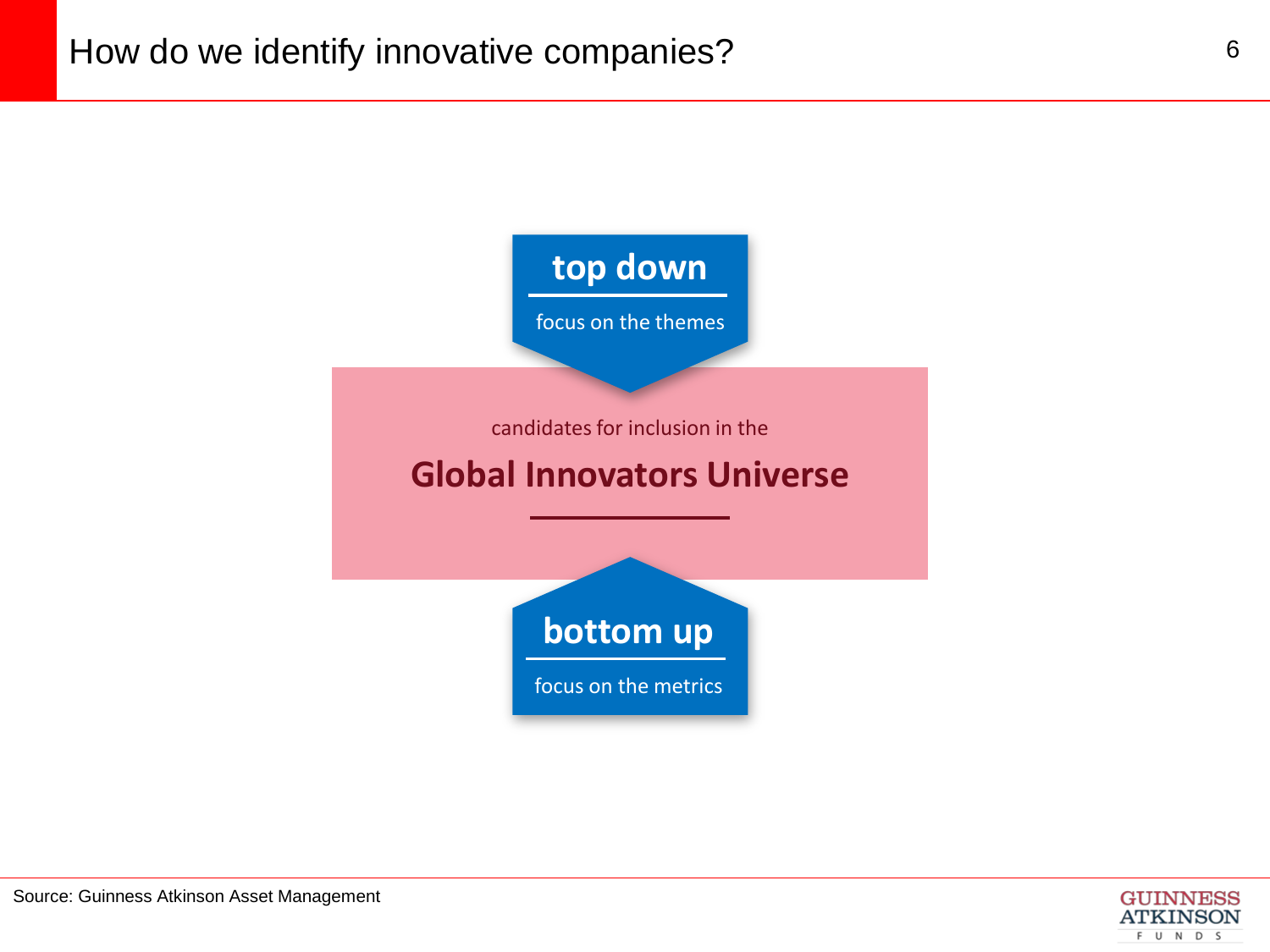

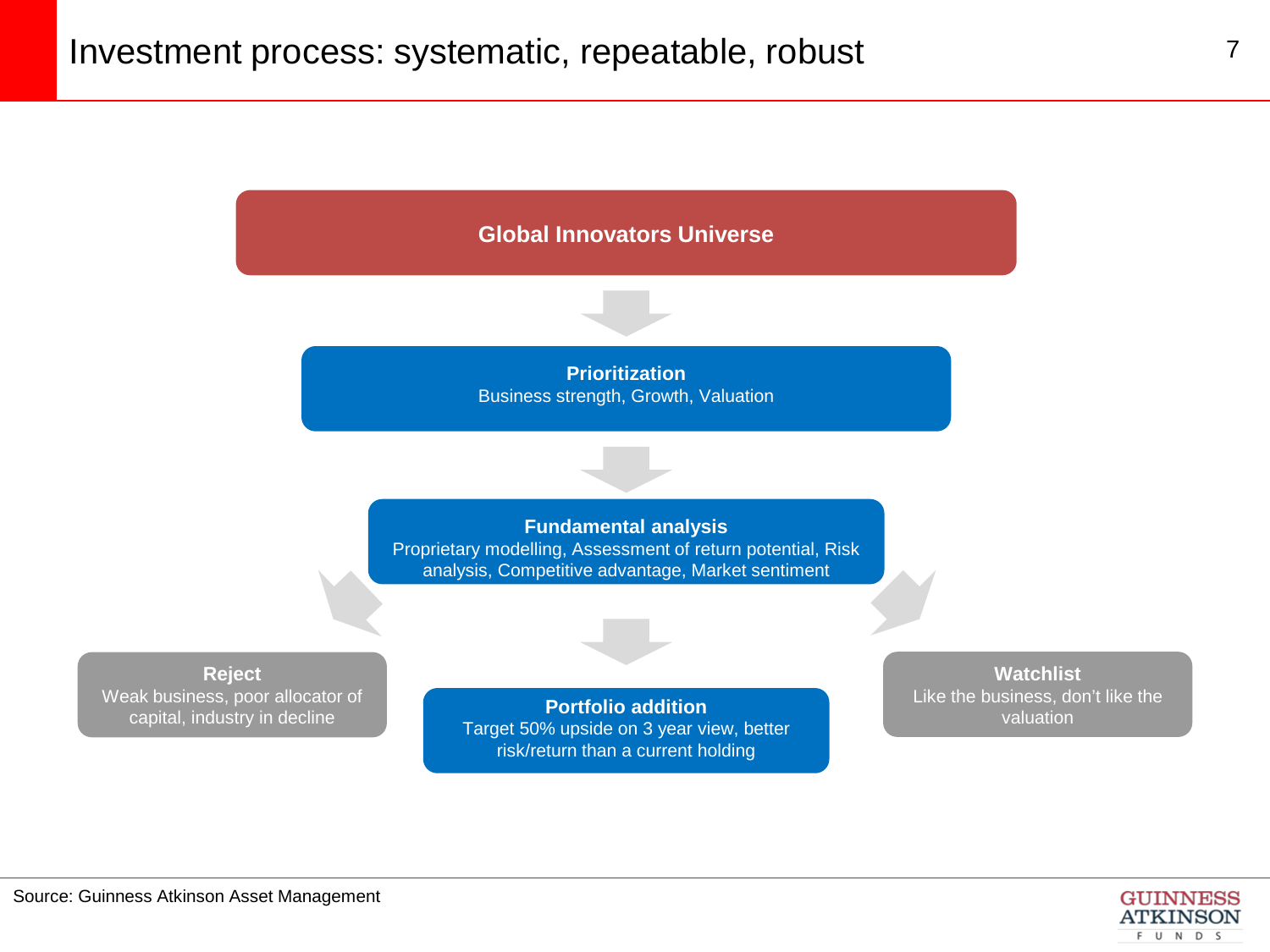We screen our investment universe to highlight companies that have the characteristics we seek



\* CFROI = Cash Flow Return On Investment (our preferred metric for return on capital)

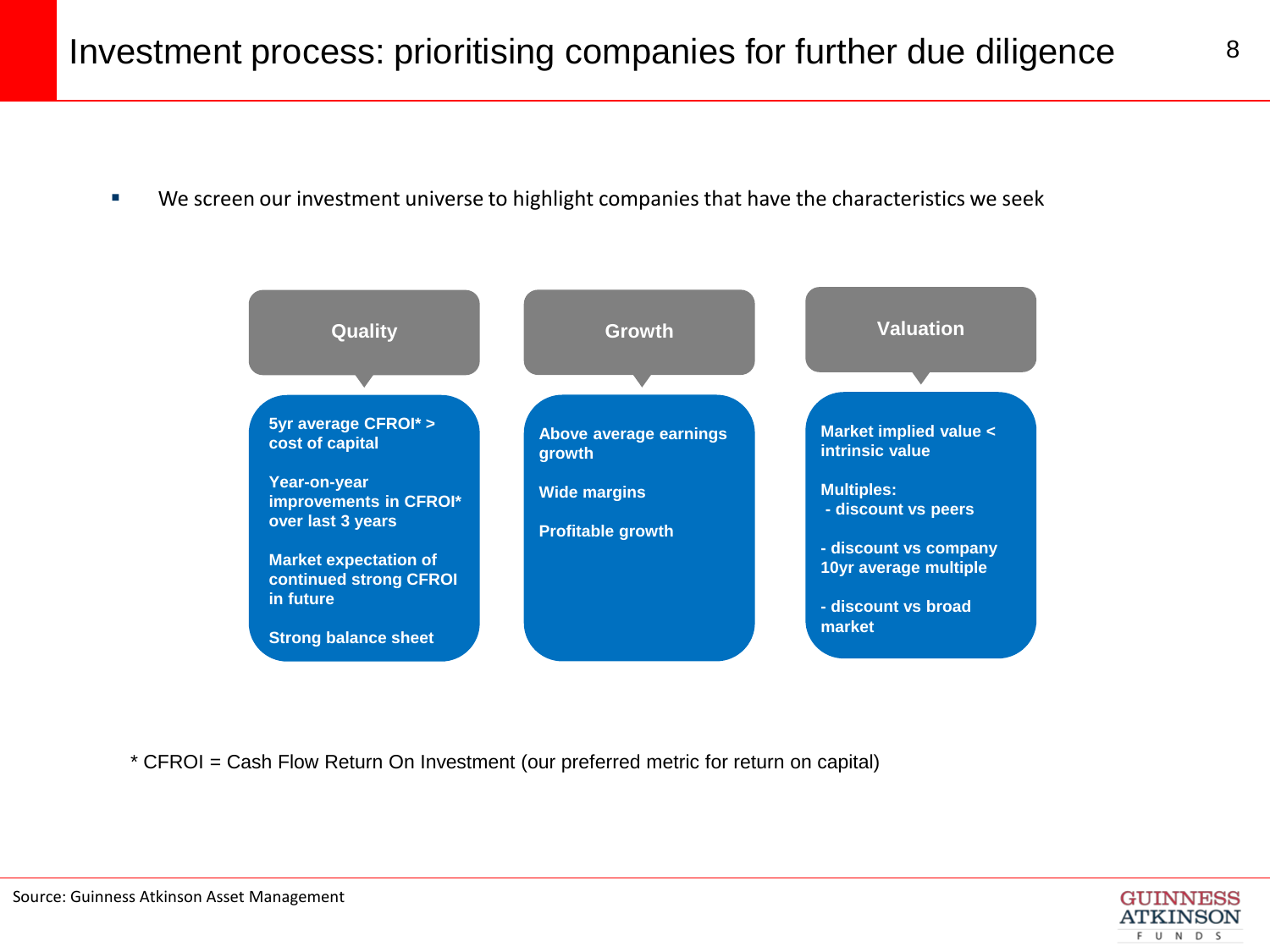| As at 3.31.2017 (in USD)                                  | Q1 2017 | 1 year | 3 years | 5 years<br>annualized   annualized | 10 years<br>annualized | <b>Since</b><br>inception<br>annualized |
|-----------------------------------------------------------|---------|--------|---------|------------------------------------|------------------------|-----------------------------------------|
| Global Innovators, Investor Class <sup>1</sup>            | 9.28%   | 20.25% | 8.33%   | 14.04%                             | 9.01%                  | 7.36%                                   |
| <b>Global Innovators, Institutional Class<sup>2</sup></b> | 9.32%   | 20.54% | 8.44%   | 14.12%                             | 9.04%                  | 7.37%                                   |
| <b>MSCI World Index</b>                                   | 6.53%   | 15.45% | 6.15%   | 10.03%                             | 4.85%                  | 5.42%                                   |
|                                                           |         |        |         |                                    |                        |                                         |

| <sup>1</sup> Investor class      | Ticker: IWIRX        | Inception 12.15.1998 | Expense ratio* 1.24% (net); 1.27% (gross)       |
|----------------------------------|----------------------|----------------------|-------------------------------------------------|
| <sup>2</sup> Institutional class | <b>Ticker: GINNX</b> | Inception 12.31.2015 | Expense ratio* $0.99\%$ (net); $1.07\%$ (gross) |

*Performance data quoted represents past performance and does not guarantee future results. The investment return and principal value of an*  investment will fluctuate so that an investor's shares, when redeemed, may be worth more or less than their original cost. Current performance of *the Funds may be lower or higher than the performance quoted. Total returns reflect a fee waiver in effect and in the absence of this waiver, the total returns would be lower. Performance data through the most recent month-end may be obtained by visiting [www.gafunds.com](http://www.gafunds.com/) or calling 800-915-6565.* 

The Adviser has contractually agreed to reimburse expenses (excluding Acquired Fund Fees and Expenses, interest, taxes, dividends on short position and extraordinary expenses) in order to limit the Total Annual Operating Expenses for Institutional Shares and for the Investor Class to 0.99% and 1.24% respectively through June 30, 2018.

**Performance data shown for Global Innovators, Institutional Class (GINNX), prior to its launch date on 12.31.2015, uses performance data from the Global Innovators, Investor Class (IWIRX).** 

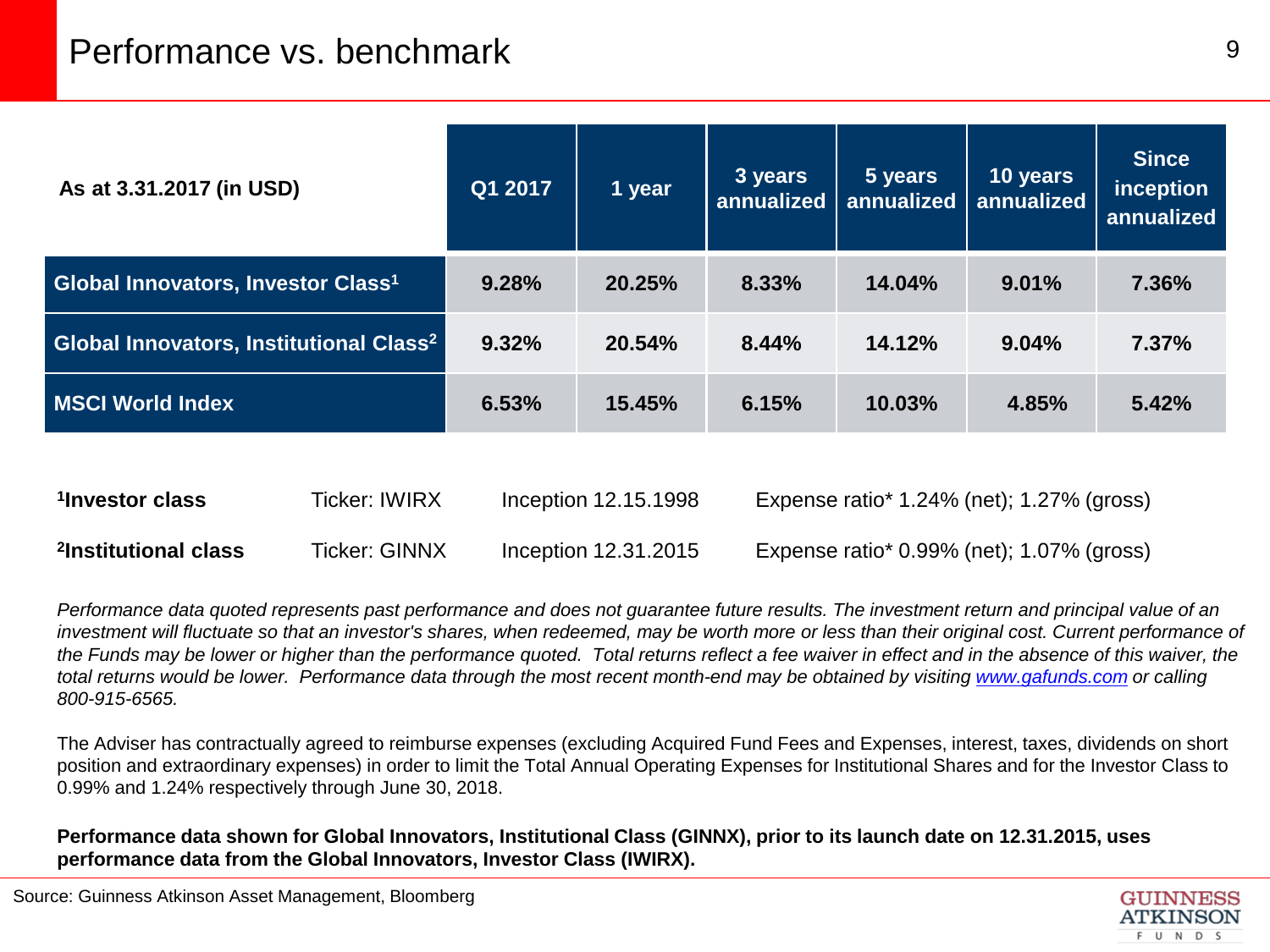## Fund performance and the set of the set of the set of the set of the set of the set of the set of the set of the set of the set of the set of the set of the set of the set of the set of the set of the set of the set of the



Performance data quoted represents past performance and does not quarantee future results. The investment return and principal value of an investment *will fluctuate so that an investor's shares, when redeemed, may be worth more or less than their original cost. Current performance of the Funds may be*  lower or higher than the performance quoted. Total returns reflect a fee waiver in effect and in the absence of this waiver, the total returns would be lower.

Source: Guinness Atkinson Asset Management, Bloomberg (data as of 3.31.2017)

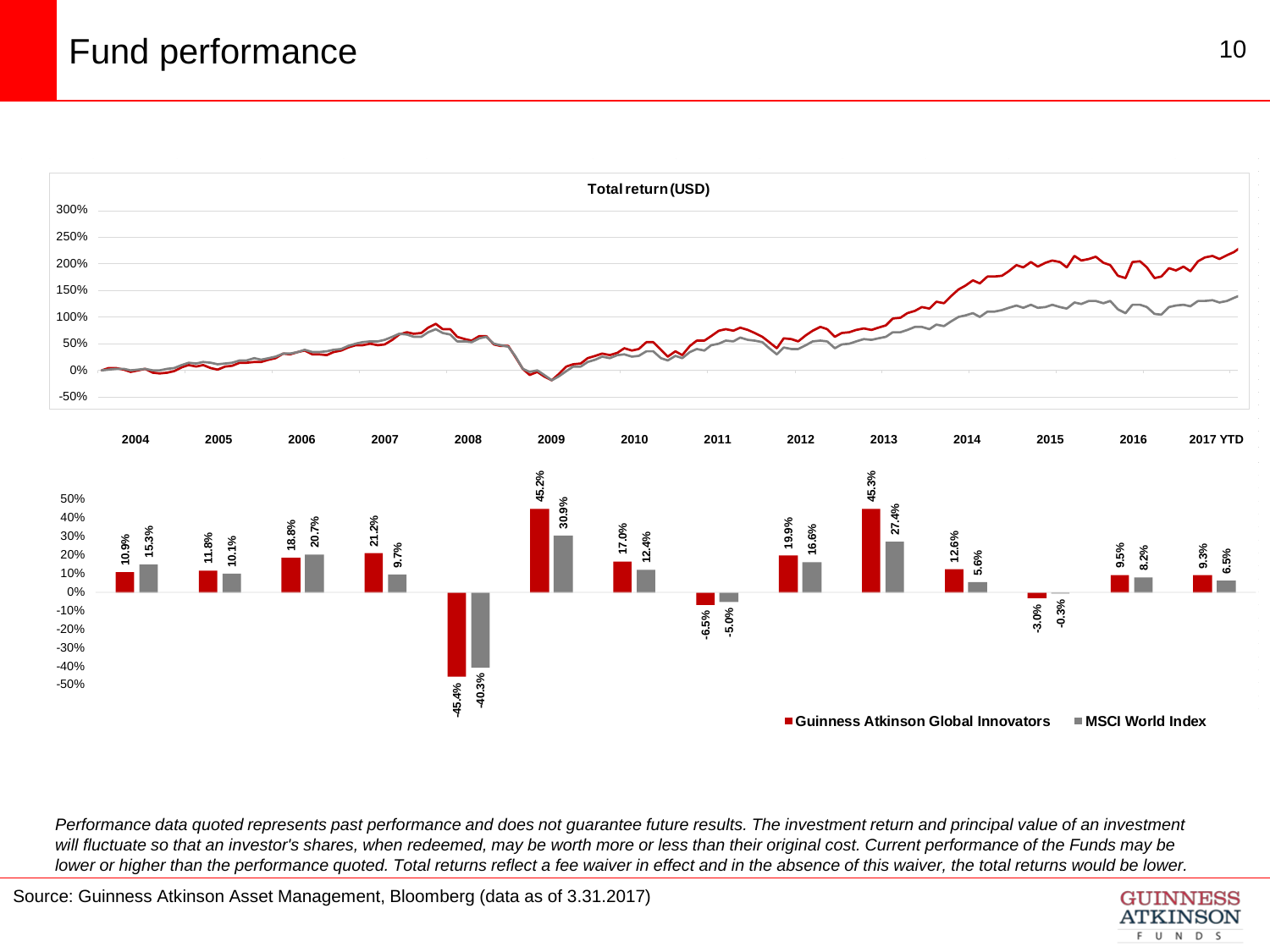|                             | Total return |
|-----------------------------|--------------|
| New Oriental Education      | 43.4%        |
| <b>Catcher Technology</b>   | 42.9%        |
| <b>AAC Technologies</b>     | 28.8%        |
| <b>Samsung Electronics</b>  | 22.8%        |
| <b>Check Point Software</b> | 21.5%        |

#### **Top 5 performing stocks\* Bottom 5 performing stocks\***

| <b>Total return</b> |                        | <b>Total return</b> |
|---------------------|------------------------|---------------------|
| 43.4%               | WisdomTree             | $-17.7%$            |
| 42.9%               | <b>QUALCOMM</b>        | $-11.2%$            |
| 28.8%               | Schlumberger           |                     |
| 22.8%               | <b>Gilead Sciences</b> |                     |
| 21.5%               | Intel                  |                     |

\* refer to slide 15 or 16 for the percentage of holdings for each stock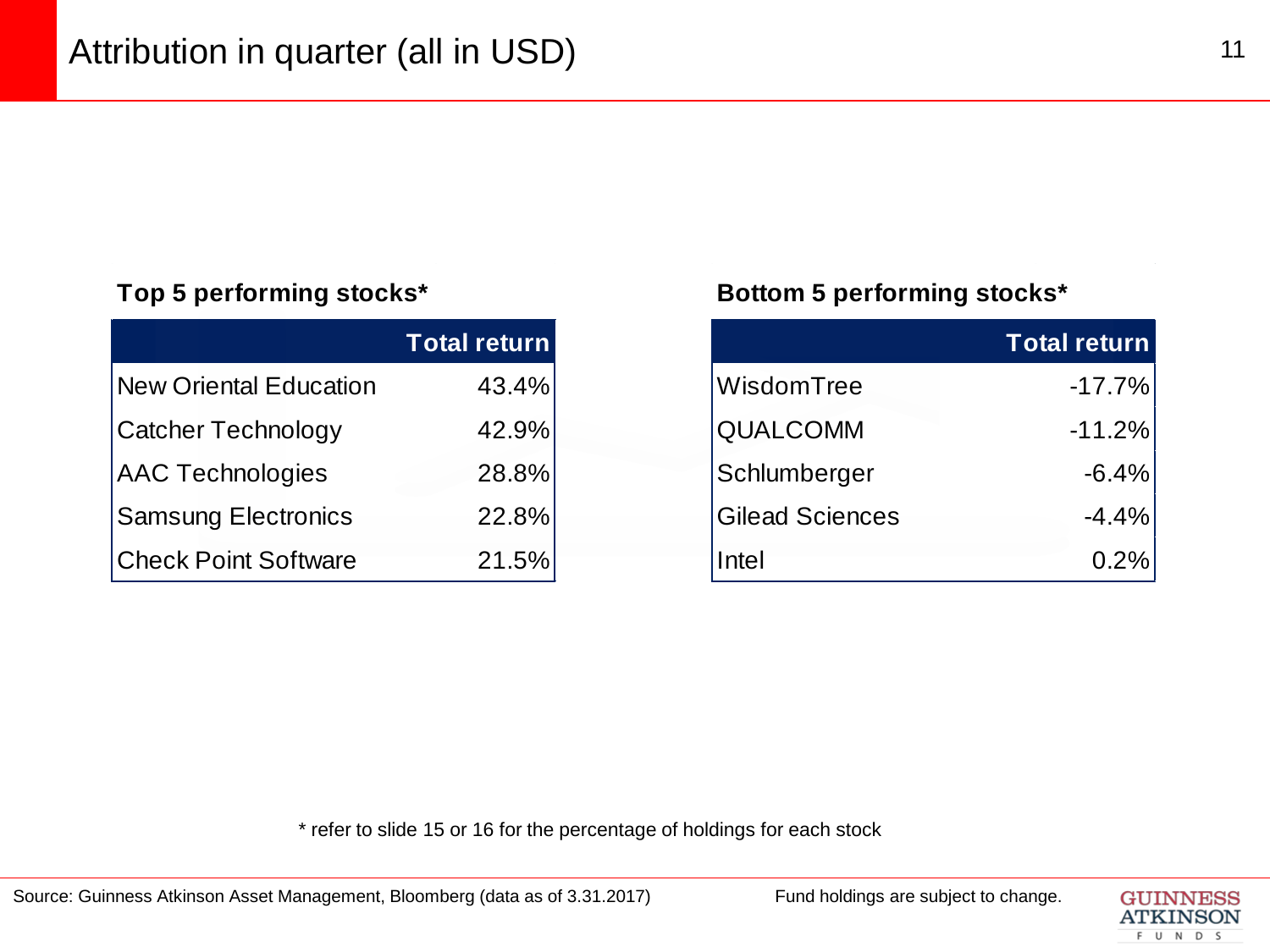| <b>Sells</b>         | <b>Buys</b>           |
|----------------------|-----------------------|
| <b>H&amp;R Block</b> | Catcher Technologies* |
|                      |                       |

\* refer to slide 15 or 16 for the percentage of holdings for each stock

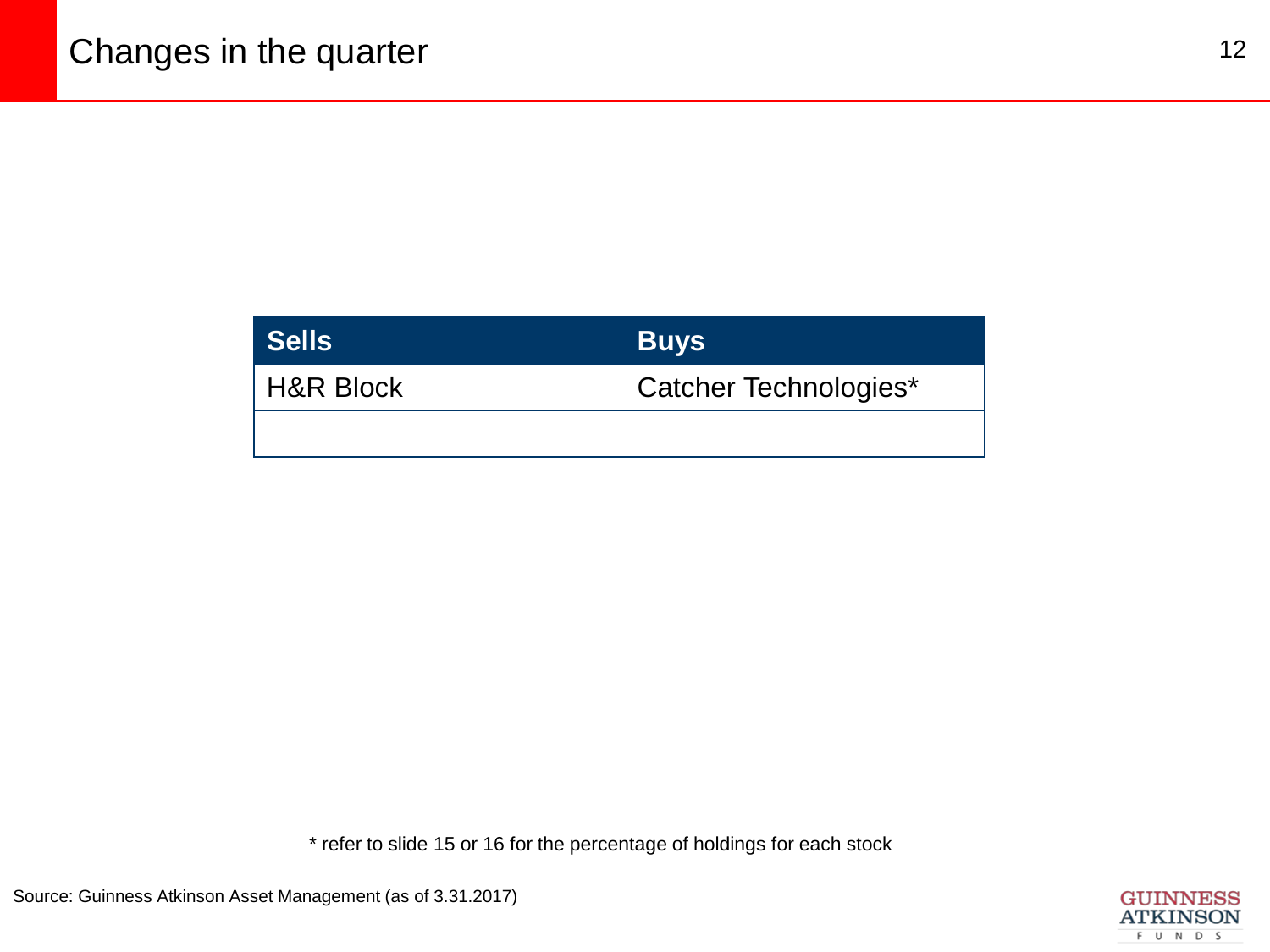## Portfolio allocation by estimated future long term growth rate 13



Source: Guinness Atkinson Asset Management estimates (as of 3.31.2017) *Future allocations presented are the belief of Guinness Atkinson which are used to help allocate the portfolio*. Estimates are used as guidance by the Adviser, and may not be indicative of the performance of the Fund.

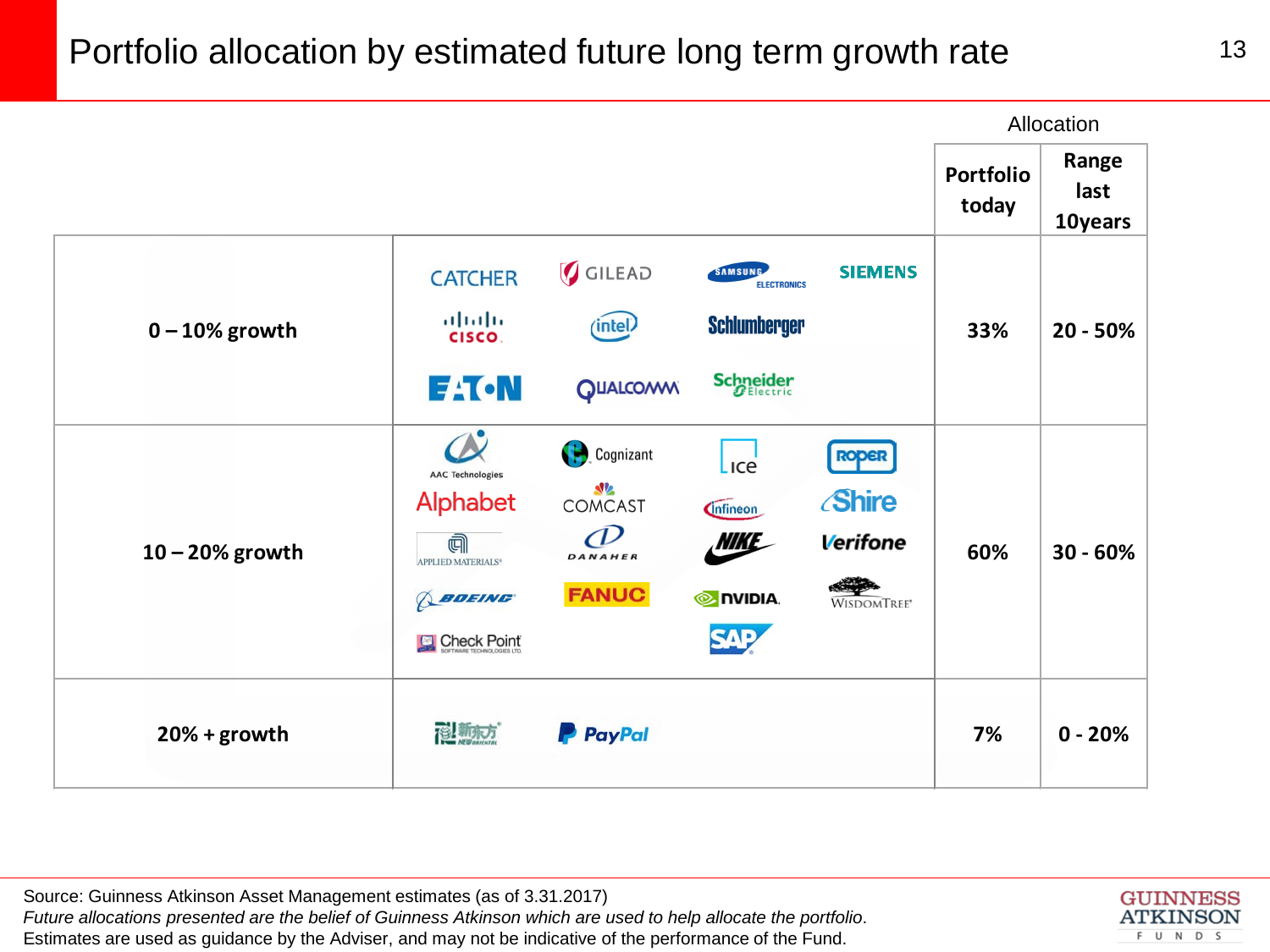## Portfolio allocation by estimated future long term growth rate 14



Source: Guinness Atkinson Asset Management estimates (as of 3.31.2017) Future allocations presented are the belief of Guinness Atkinson which are used to help allocate the portfolio. Estimates are used as guidance by the Adviser, and may not be indicative of the performance of the Fund.

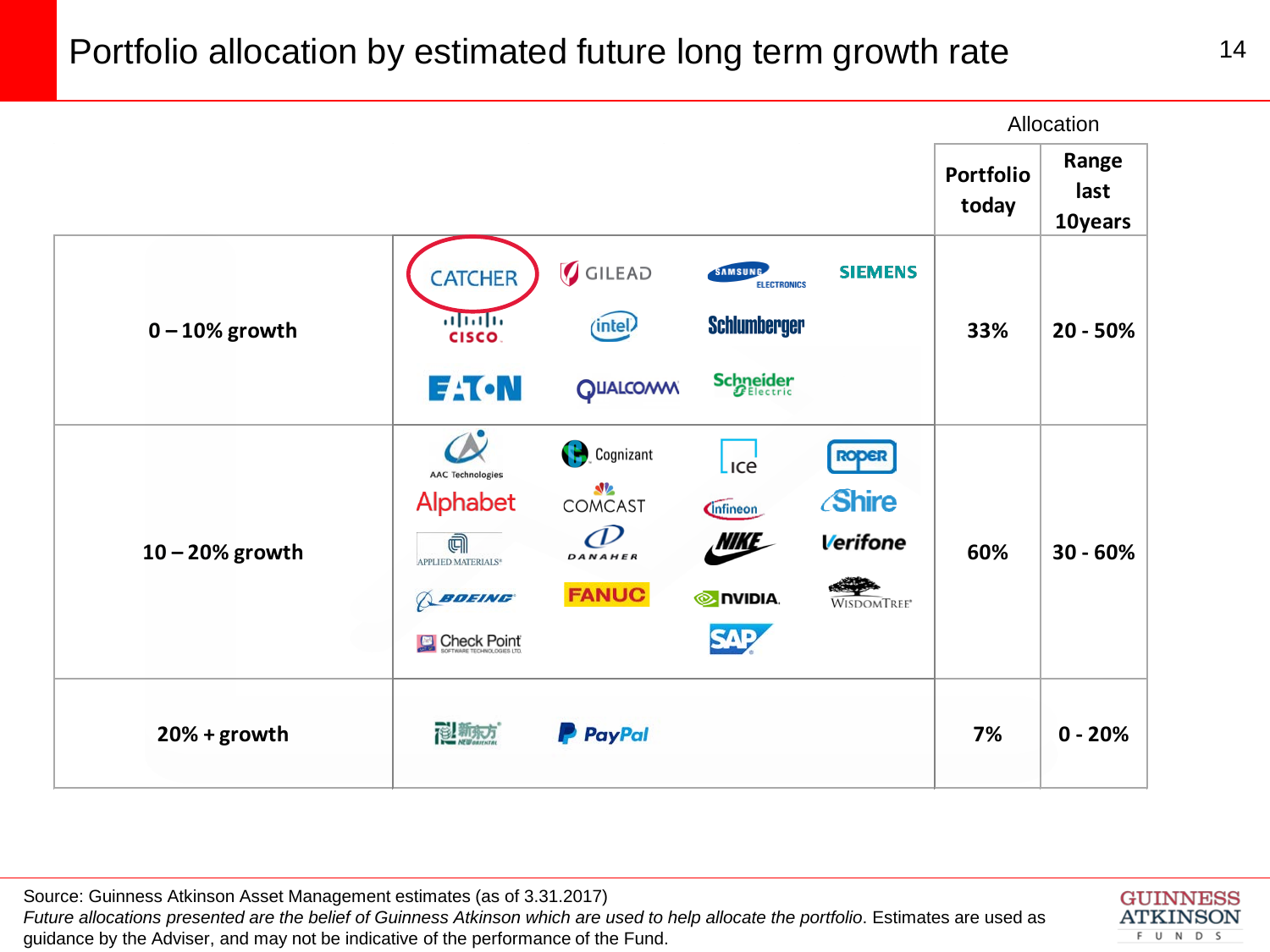## Portfolio profile 15

| Name                                                           | Industry                       | Mkt. cap                | Country of<br>domicile   | % NAV                    | PE         | <b>PE</b>  |
|----------------------------------------------------------------|--------------------------------|-------------------------|--------------------------|--------------------------|------------|------------|
|                                                                |                                |                         |                          |                          | <b>17Y</b> | <b>18Y</b> |
| Ψ                                                              | ٠t                             | $\overline{\mathbf{v}}$ | $\overline{\phantom{a}}$ | $\overline{\phantom{a}}$ |            |            |
| Roper Technologies Inc                                         | <b>Capital Goods</b>           | 20.9                    | US                       | 3.3%                     | 23.1       | 21.0       |
| Eaton Corp PLC                                                 | <b>Capital Goods</b>           | 33.4                    | US                       | 3.3%                     | 16.7       | 15.1       |
| Boeing Co/The                                                  | <b>Capital Goods</b>           | 107.3                   | US                       | 3.7%                     | 19.0       | 17.4       |
| <b>FANUC Corp</b>                                              | <b>Capital Goods</b>           | 41.5                    | JP                       | 3.3%                     | 37.8       | 31.6       |
| Schneider Electric SE                                          | <b>Capital Goods</b>           | 43.2                    | <b>FR</b>                | 3.2%                     | 17.3       | 15.9       |
| Siemens AG                                                     | <b>Capital Goods</b>           | 114.7                   | DE                       | 3.4%                     | 15.9       | 15.1       |
| <b>NIKE</b> Inc                                                | Consumer Durables & Apparel    | 91.0                    | US                       | 3.3%                     | 23.1       | 21.6       |
| New Oriental Education & Technology Group In Consumer Services |                                | 9.3                     | <b>CN</b>                | 4.0%                     | 33.6       | 25.5       |
| Intercontinental Exchange Inc                                  | Diversified Financials         | 35.6                    | US                       | 3.3%                     | 19.9       | 17.6       |
| WisdomTree Investments Inc                                     | <b>Diversified Financials</b>  | 1.2                     | <b>US</b>                | 2.8%                     | 37.7       | 26.6       |
| Schlumberger Ltd                                               | Energy                         | 111.0                   | <b>US</b>                | 2.7%                     | 44.2       | 23.0       |
| Danaher Corp                                                   | Health Care Equipment & Servic | 59.5                    | US                       | 3.2%                     | 21.8       | 20.0       |
| Alphabet Inc                                                   | Internet Software & Services   | 575.0                   | US                       | 3.1%                     | 20.5       | 17.4       |
| <b>Comcast Corp</b>                                            | Media                          | 176.3                   | US                       | 3.2%                     | 20.0       | 17.4       |
| Shire PLC                                                      | Pharmaceuticals, Biotechnology | 51.4                    | US                       | 2.7%                     | 11.6       | 10.0       |
| Gilead Sciences Inc.                                           | Pharmaceuticals, Biotechnology | 86.4                    | US                       | 2.8%                     | 8.3        | 9.1        |
| Applied Materials Inc                                          | Semiconductors & Semiconductor | 40.8                    | US                       | 3.8%                     | 14.6       | 13.6       |
| Infineon Technologies AG                                       | Semiconductors & Semiconductor | 22.1                    | DE                       | 3.5%                     | 22.9       | 19.8       |
| QUALCOMM Inc                                                   | Semiconductors & Semiconductor | 79.2                    | US                       | 3.5%                     | 12.3       | 11.9       |
| Intel Corp                                                     | Semiconductors & Semiconductor | 168.0                   | US                       | 2.9%                     | 12.9       | 12.2       |
| <b>NVIDIA Corp</b>                                             | Semiconductors & Semiconductor | 57.9                    | US                       | 3.1%                     | 37.1       | 32.9       |
| PayPal Holdings Inc                                            | Software & Services            | 51.5                    | US                       | 3.3%                     | 24.9       | 21.3       |
| Cognizant Technology Solutions Corp                            | Software & Services            | 35.8                    | US                       | 3.6%                     | 16.2       | 13.9       |
| <b>SAP SE</b>                                                  | Software & Services            | 119.2                   | DE                       | 3.6%                     | 21.5       | 19.6       |
| Check Point Software Technologies Ltd                          | Software & Services            | 18.2                    | IL                       | 3.6%                     | 19.8       | 18.1       |
| VeriFone Systems Inc                                           | Technology Hardware & Equipmen | 2.0                     | US                       | 3.2%                     | 13.7       | 11.4       |
| AAC Technologies Holdings Inc                                  | Technology Hardware & Equipmen | 15.0                    | <b>CN</b>                | 4.0%                     | 19.1       | 16.2       |
| Catcher Technology Co Ltd                                      | Technology Hardware & Equipmen | 7.5                     | <b>TW</b>                | 3.4%                     | 10.3       | 9.4        |
| Samsung Electronics Co Ltd                                     | Technology Hardware & Equipmen | 260.0                   | <b>KR</b>                | 3.8%                     | 10.1       | 9.7        |
| Cisco Systems Inc                                              | Technology Hardware & Equipmen | 163.4                   | US                       | 3.3%                     | 14.2       | 13.5       |
|                                                                |                                |                         |                          |                          |            |            |

Average mkt. cap **94.1 Total portfolio 17.5 15.7**<br>Median mkt. cap 51.4 Y-o-Y growth 11.2% Median mkt. cap 51.4

**MSCI World Index 17.0 15.3**<br>**15.3** *19%* 15.3 *19%* 15.9% *Fund premium / (discount)* 

Based on analyst consensus estimates for 2017 & 2018 earnings. Year-on-year earnings growth of 11.2% causes the PE multiple to decline from 17.5 to 15.7

Source: Guinness Atkinson Asset Management, Bloomberg (data as of 3.31.2017) *Fund holdings are subject to change*

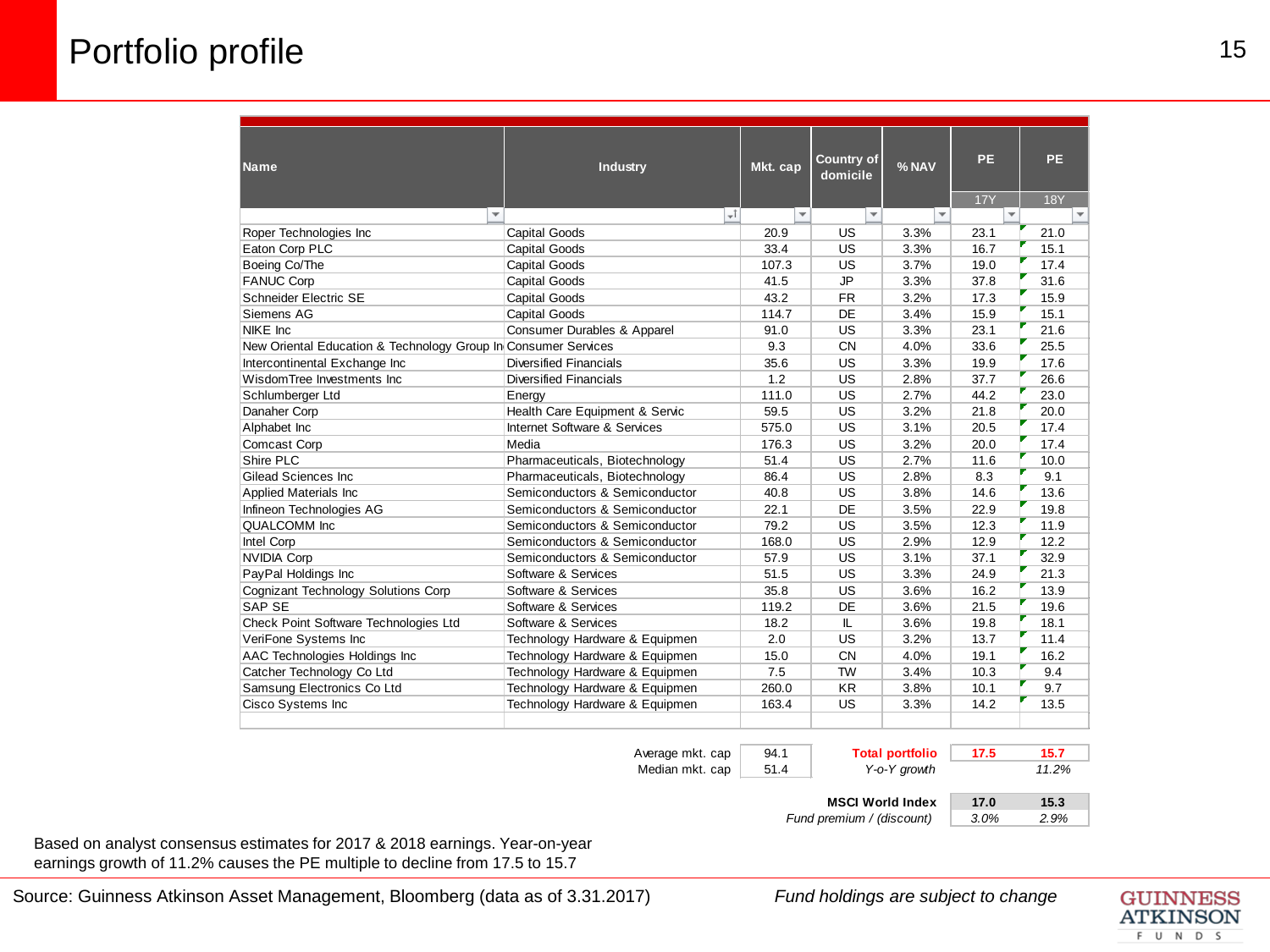|                                                                |                                |                         | Country of |                         | <b>PE</b>               | PE.                      |
|----------------------------------------------------------------|--------------------------------|-------------------------|------------|-------------------------|-------------------------|--------------------------|
| Name                                                           | Industry                       | Mkt. cap                | domicile   | % NAV                   |                         |                          |
|                                                                |                                |                         |            |                         | <b>17Y</b>              | <b>18Y</b>               |
| $\overline{\mathbf{v}}$                                        | ÷ţ                             | $\overline{\mathbf{v}}$ | v          | $\overline{\mathbf{v}}$ | $\overline{\mathbf{v}}$ | $\overline{\phantom{a}}$ |
| Roper Technologies Inc                                         | <b>Capital Goods</b>           | 20.9                    | US         | 3.3%                    | 23.1                    | 21.0                     |
| Eaton Corp PLC                                                 | <b>Capital Goods</b>           | 33.4                    | <b>US</b>  | 3.3%                    | 16.7                    | 15.1                     |
| Boeing Co/The                                                  | <b>Capital Goods</b>           | 107.3                   | US         | 3.7%                    | 19.0                    | 17.4                     |
| <b>FANUC Corp</b>                                              | <b>Capital Goods</b>           | 41.5                    | <b>JP</b>  | 3.3%                    | 37.8                    | 31.6                     |
| Schneider Electric SE                                          | Capital Goods                  | 43.2                    | <b>FR</b>  | 3.2%                    | 17.3                    | 15.9                     |
| Siemens AG                                                     | <b>Capital Goods</b>           | 114.7                   | DE         | 3.4%                    | 15.9                    | 15.1                     |
| NIKE Inc                                                       | Consumer Durables & Apparel    | 91.0                    | US         | 3.3%                    | 23.1                    | 21.6                     |
| New Oriental Education & Technology Group In Consumer Services |                                | 9.3                     | <b>CN</b>  | 4.0%                    | 33.6                    | 25.5                     |
| Intercontinental Exchange Inc                                  | <b>Diversified Financials</b>  | 35.6                    | US         | 3.3%                    | 19.9                    | 17.6                     |
| WisdomTree Investments Inc                                     | <b>Diversified Financials</b>  | 1.2                     | US         | 2.8%                    | 37.7                    | 26.6                     |
| Schlumberger Ltd                                               | Energy                         | 111.0                   | US         | 2.7%                    | 44.2                    | 23.0                     |
| Danaher Corp                                                   | Health Care Equipment & Servic | 59.5                    | US         | 3.2%                    | 21.8                    | 20.0                     |
| Alphabet Inc                                                   | Internet Software & Services   | 575.0                   | US         | 3.1%                    | 20.5                    | 17.4                     |
| <b>Comcast Corp</b>                                            | Media                          | 176.3                   | US         | 3.2%                    | 20.0                    | 17.4                     |
| Shire PLC                                                      | Pharmaceuticals, Biotechnology | 51.4                    | <b>US</b>  | 2.7%                    | 11.6                    | 10.0                     |
| <b>Gilead Sciences Inc.</b>                                    | Pharmaceuticals, Biotechnology | 86.4                    | US         | 2.8%                    | 8.3                     | 9.1                      |
| Applied Materials Inc                                          | Semiconductors & Semiconductor | 40.8                    | US         | 3.8%                    | 14.6                    | 13.6                     |
| Infineon Technologies AG                                       | Semiconductors & Semiconductor | 22.1                    | DE         | 3.5%                    | 22.9                    | 19.8                     |
| QUALCOMM Inc                                                   | Semiconductors & Semiconductor | 79.2                    | US         | 3.5%                    | 12.3                    | 11.9                     |
| Intel Corp                                                     | Semiconductors & Semiconductor | 168.0                   | US         | 2.9%                    | 12.9                    | 12.2                     |
| <b>NVIDIA Corp</b>                                             | Semiconductors & Semiconductor | 57.9                    | US         | 3.1%                    | 37.1                    | 32.9                     |
| PayPal Holdings Inc                                            | Software & Services            | 51.5                    | US         | 3.3%                    | 24.9                    | 21.3                     |
| Cognizant Technology Solutions Corp                            | Software & Services            | 35.8                    | US         | 3.6%                    | 16.2                    | 13.9                     |
| <b>SAP SE</b>                                                  | Software & Services            | 119.2                   | DE         | 3.6%                    | 21.5                    | 19.6                     |
| Check Point Software Technologies Ltd                          | Software & Services            | 18.2                    | IL         | 3.6%                    | 19.8                    | 18.1                     |
| VeriFone Systems Inc                                           | Technology Hardware & Equipmen | 2.0                     | US         | 3.2%                    | 13.7                    | 11.4                     |
| AAC Technologies Holdings Inc                                  | Technology Hardware & Equipmen | 15.0                    | <b>CN</b>  | 4.0%                    | 19.1                    | 16.2                     |
| Catcher Technology Co Ltd                                      | Technology Hardware & Equipmen | 7.5                     | <b>TW</b>  | 3.4%                    | 10.3                    | 9.4                      |
| Samsung Electronics Co Ltd                                     | Technology Hardware & Equipmen | 260.0                   | <b>KR</b>  | 3.8%                    | 10.1                    | 9.7                      |
| Cisco Systems Inc                                              | Technology Hardware & Equipmen | 163.4                   | <b>US</b>  | 3.3%                    | 14.2                    | 13.5                     |
|                                                                |                                |                         |            |                         |                         |                          |
|                                                                | Average mkt. cap               | 94.1                    |            | <b>Total portfolio</b>  | 17.5                    | 15.7                     |
|                                                                | Median mkt. cap                | 51.4                    |            | Y-o-Y arowth            |                         | 11.2%                    |

Based on analyst consensus estimates for 2017 & 2018 earnings. Year-on-year earnings growth of 11.2% causes the PE multiple to decline from 17.5 to 15.7



Source: Guinness Atkinson Asset Management, Bloomberg (data as of 3.31.2017) *Fund holdings are subject to change*

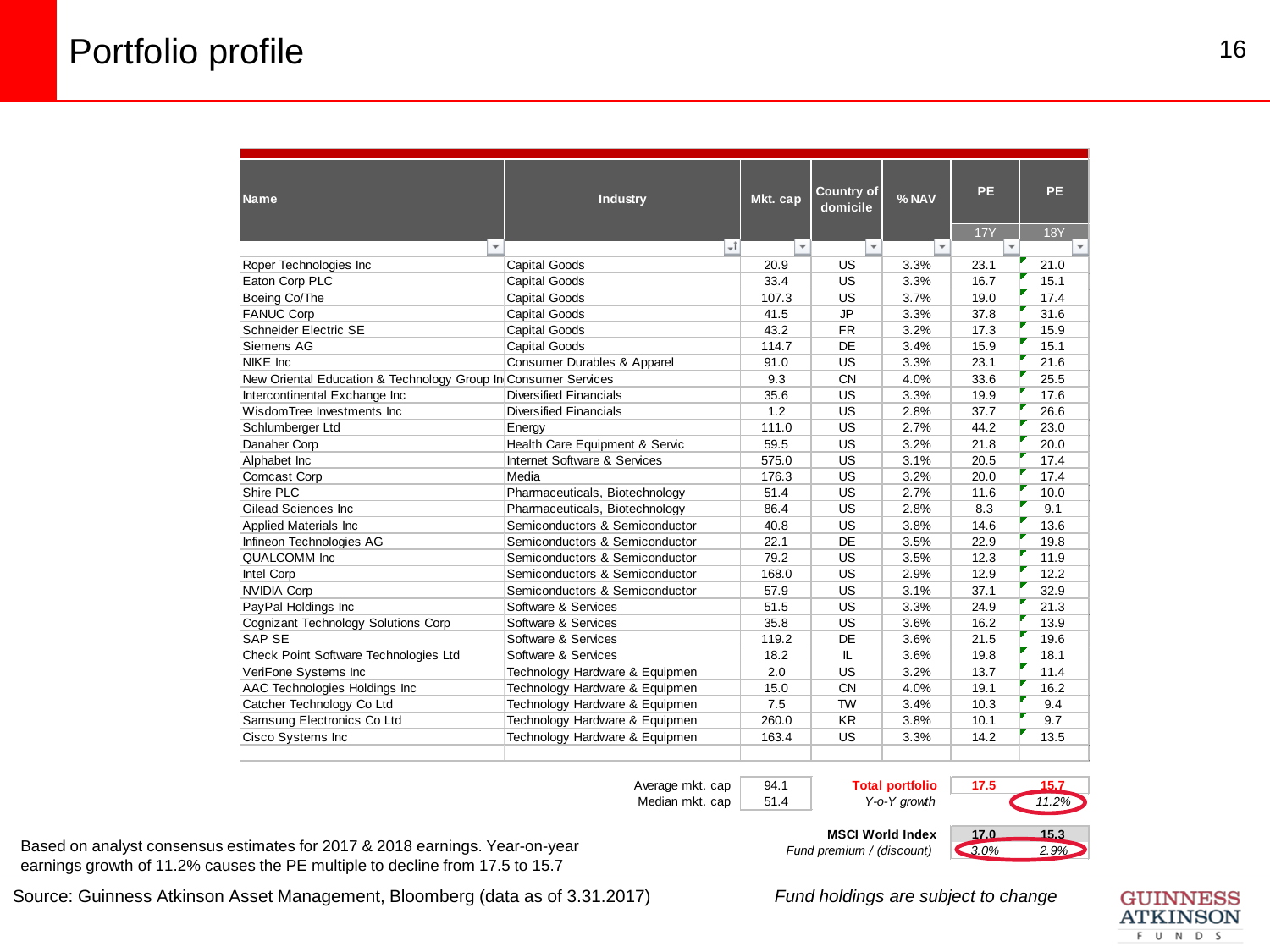| Sector breakdown                  | % NAV   | Market cap. (\$bn) breakdown | % NAV                           | <b>Regional breakdown</b> | % NAV   |
|-----------------------------------|---------|------------------------------|---------------------------------|---------------------------|---------|
| Information Technology            | 51.8%   | $<$ 10                       | 13.5%                           | US                        | 67.6%   |
| Industrials                       | 20.2%   | 10 to 50                     | 35.0%                           | Europe                    | 13.7%   |
| <b>Consumer Discretionary</b>     | 10.5%   | >50                          | 51.5%                           | Asia (ex Japan)           | 11.8%   |
| <b>Health Care</b>                | 8.7%    | Cash                         | $-0.1%$                         | Japan                     | 3.3%    |
| Financials                        | 6.2%    |                              | 100.0%                          | <b>MENA</b>               | 3.6%    |
| Energy                            | 2.7%    |                              |                                 | Cash                      | $-0.1%$ |
| <b>Consumer Staples</b>           | $0.0\%$ |                              |                                 |                           | 100.0%  |
| <b>Telecommunication Services</b> | $0.0\%$ |                              |                                 |                           |         |
| Materials                         | $0.0\%$ |                              |                                 |                           |         |
| <b>Utilities</b>                  | $0.0\%$ |                              |                                 |                           |         |
| Real estate                       | $0.0\%$ |                              |                                 |                           |         |
| Cash                              | $-0.1%$ |                              |                                 |                           |         |
|                                   | 100.0%  |                              | and the con-<br>$\sim 10^{-11}$ | $\sim$ 100 $\mu$          |         |

| Sector breakdown       | $%$ NAV $ $ | Market cap. (\$bn) breakdown | % NAV   | <b>Regional breakdown</b> | $%$ NAV |
|------------------------|-------------|------------------------------|---------|---------------------------|---------|
| Information Technology | 51.8%       | ~10                          | 13.5%   | US                        | 67.6%   |
| <b>Industrials</b>     | 20.2%       | 10 to 50                     | 35.0%   | Europe                    | 13.7%   |
| Consumer Discretionary | 10.5%       | >50                          | 51.5%   | Asia (ex Japan)           | 11.8%   |
| Health Care            | 8.7%        | Cash                         | $-0.1%$ | Japan                     | 3.3%    |
| <b>Financials</b>      | 6.2%        |                              | 100.0%  | <b>MENA</b>               | 3.6%    |
|                        |             |                              |         |                           |         |

| Sector breakdown        | $%$ NAV | Market cap. (\$bn) breakdown | % NAV    | <b>Regional breakdown</b> | % NAV   |
|-------------------------|---------|------------------------------|----------|---------------------------|---------|
| Information Technology  | 51.8%   | $<$ 10                       | 13.5%    | US                        | 67.6%   |
| <b>Industrials</b>      | 20.2%   | 10 to 50                     | 35.0%    | Europe                    | 13.7%   |
| Consumer Discretionary  | 10.5%   | >50                          | 51.5%    | Asia (ex Japan)           | 11.8%   |
| <b>Health Care</b>      | 8.7%    | Cash                         | $-0.1\%$ | Japan                     |         |
| <b>Financials</b>       | 6.2%    |                              | 100.0%   | <b>MENA</b>               |         |
| Energy                  | 2.7%    |                              |          | Cash                      | $-0.1%$ |
| <b>Consumer Staples</b> | 0.0%    |                              |          |                           | 100.0%  |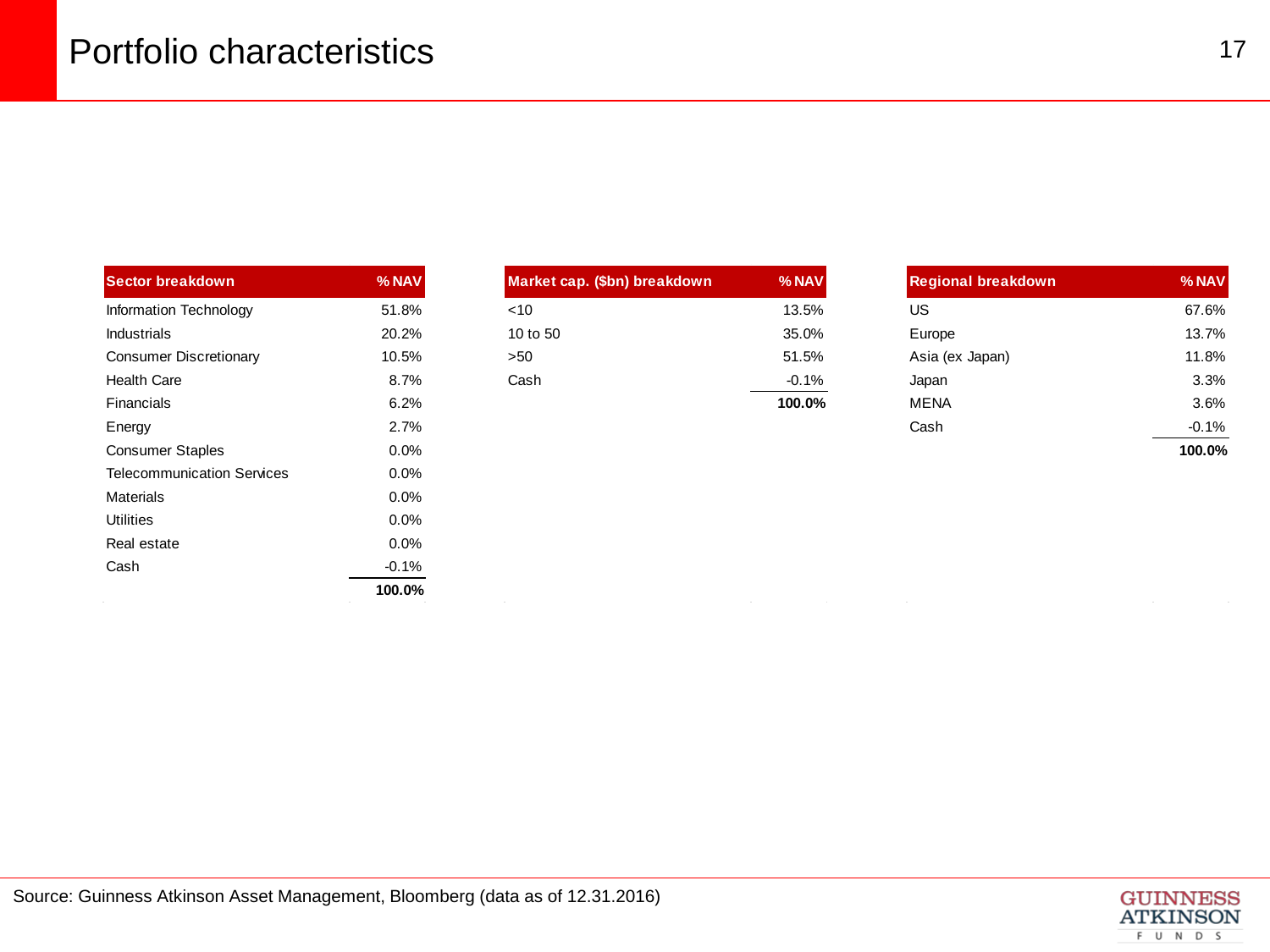## Portfolio allocation since launch 18



#### **Sector allocation**

**Geographic allocation**



Source: Guinness Atkinson Asset Management (data as of 3.31.2017) EM = Emerging Markets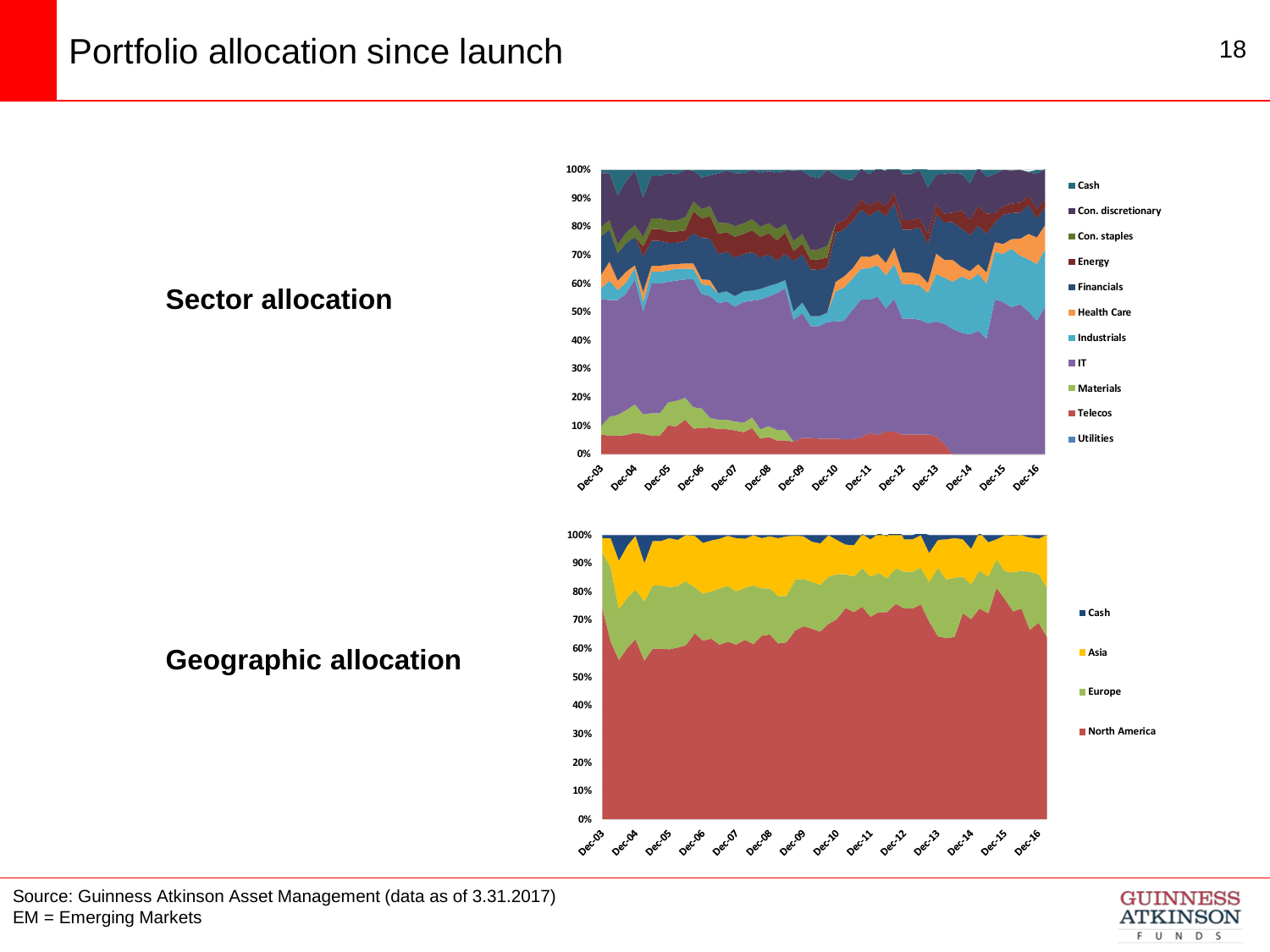## Portfolio today vs MSCI World benchmark 19







**Over / under weights**

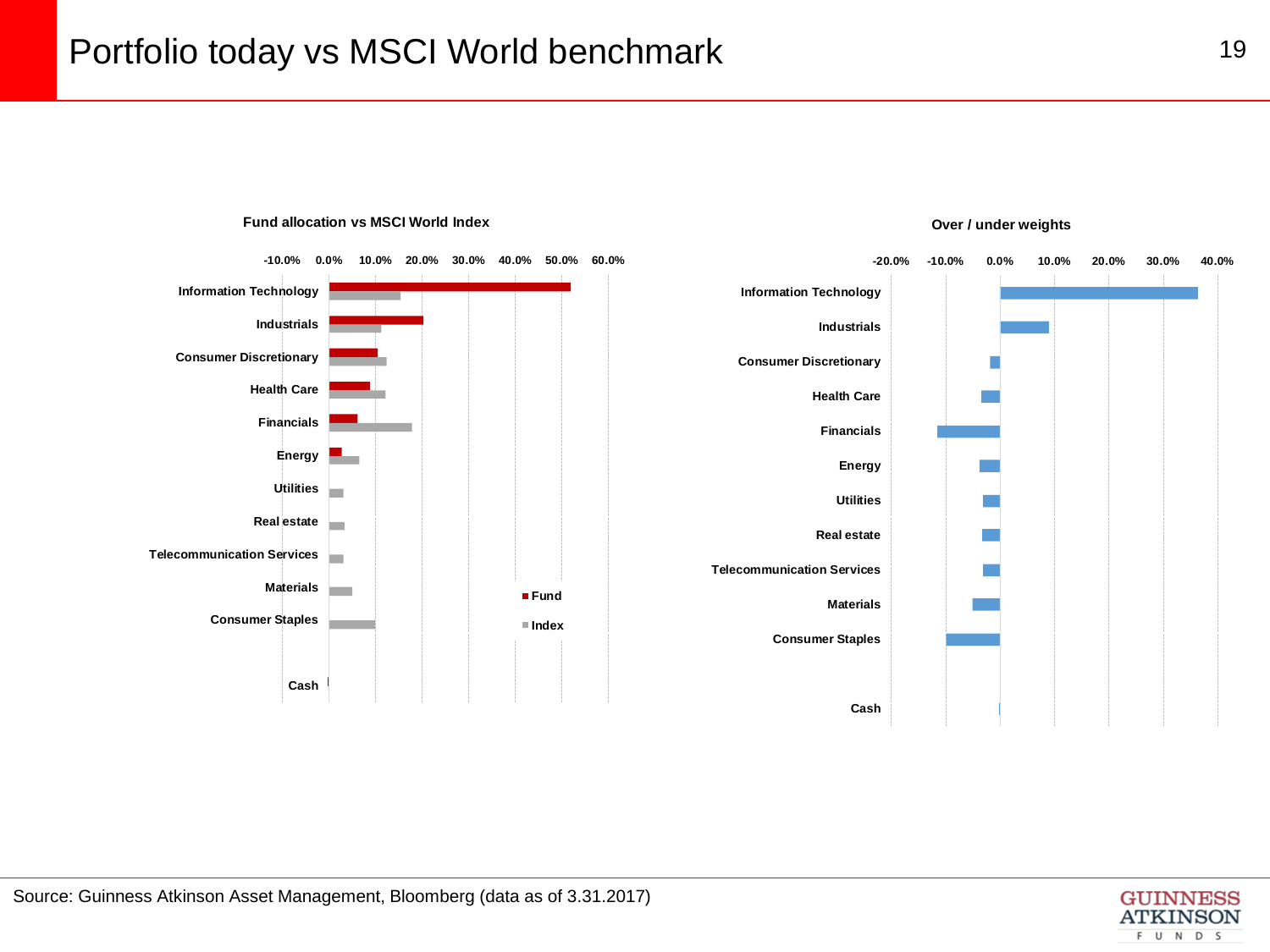

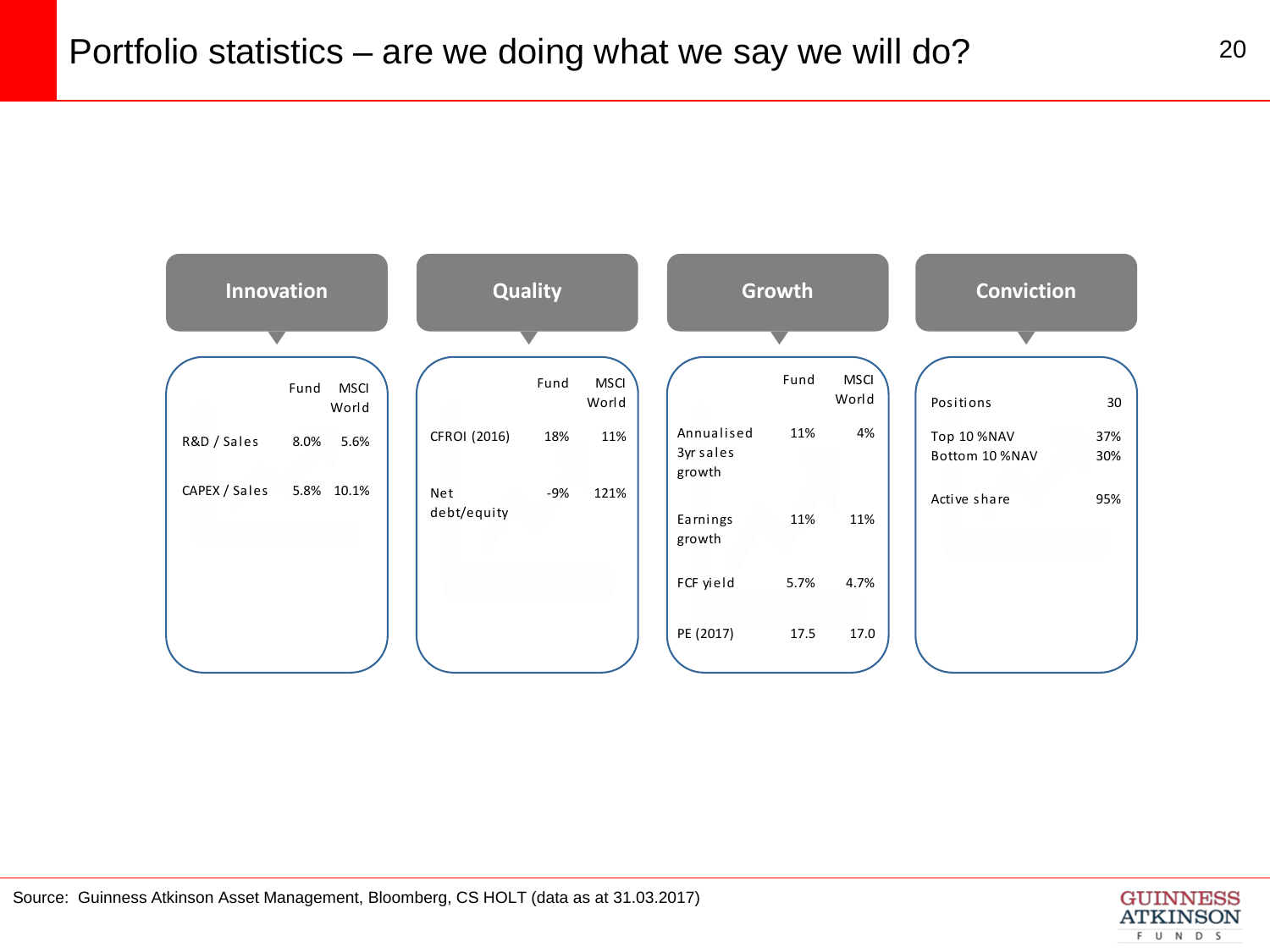

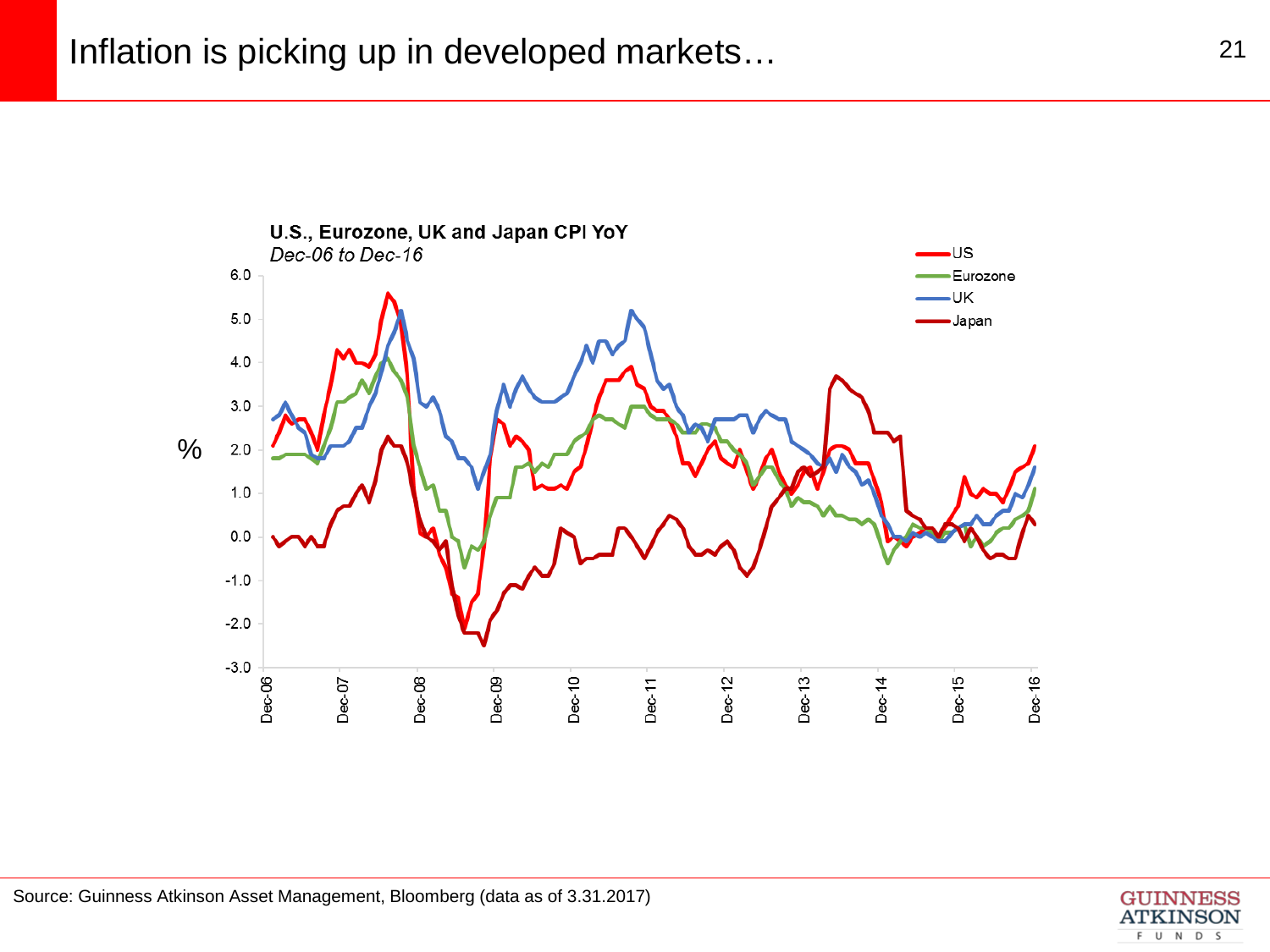## US interest rate policy 22

▪ Both the Federal Reserve and the market currently expect two more interest rate hikes before the end of the year



| Percent rate |           |          | m         | December March |           |                   |   |            |
|--------------|-----------|----------|-----------|----------------|-----------|-------------------|---|------------|
| 4.00         |           |          |           |                |           |                   |   |            |
| 3.75         |           |          |           |                | ۰         | 00                | ۰ | ۰          |
|              |           |          |           |                | ö         |                   |   |            |
| 3.50         |           |          |           |                |           |                   | ۰ | ۰          |
| 3.25         |           |          | ۰<br>۰    | ۰<br>۰         | 66        | 00                |   |            |
|              |           |          |           |                | $\bullet$ | 000               |   |            |
| 3.00         |           |          | ۰         | ٠              | $\bullet$ | $\bullet \bullet$ |   |            |
| 2.75         |           |          |           | ۰              | $\bullet$ | 000               |   | 00000      |
|              |           |          | 00        | ۰              | 000       | 00                |   |            |
| 2.50         |           |          |           |                |           |                   | ۰ | ۰          |
| 2.25         |           |          | 00        | 000            | 00        | 0.0               |   |            |
|              | $\bullet$ | $\alpha$ |           |                | ۰         |                   |   |            |
| 2.00         |           |          |           | ٠              |           |                   |   |            |
| 1.75         | ۰         |          |           |                |           |                   |   |            |
|              |           |          | o.        | ×              |           |                   |   |            |
| 1.50         |           |          |           |                |           |                   |   |            |
| 1.25         | 0000      | ۰        |           |                |           |                   |   |            |
| 1.00         |           |          |           |                |           |                   |   |            |
|              | 00        | 0.0      | $\bullet$ | $\circ$        | $\bullet$ | $\circ$           |   |            |
| 0.75         |           |          |           |                |           |                   |   |            |
| 0.50         |           |          |           |                |           |                   |   |            |
| 0.25         |           |          |           |                |           |                   |   |            |
|              |           |          |           |                |           |                   |   |            |
| 0.00         |           |          |           |                |           |                   |   |            |
|              |           | 2017     |           | 2018           |           | 2019              |   | Longer run |

**FED DOT PLOT** 

Projections of the members of the Federal Open Market Committee

**Why are interest rates rising in the US?** 

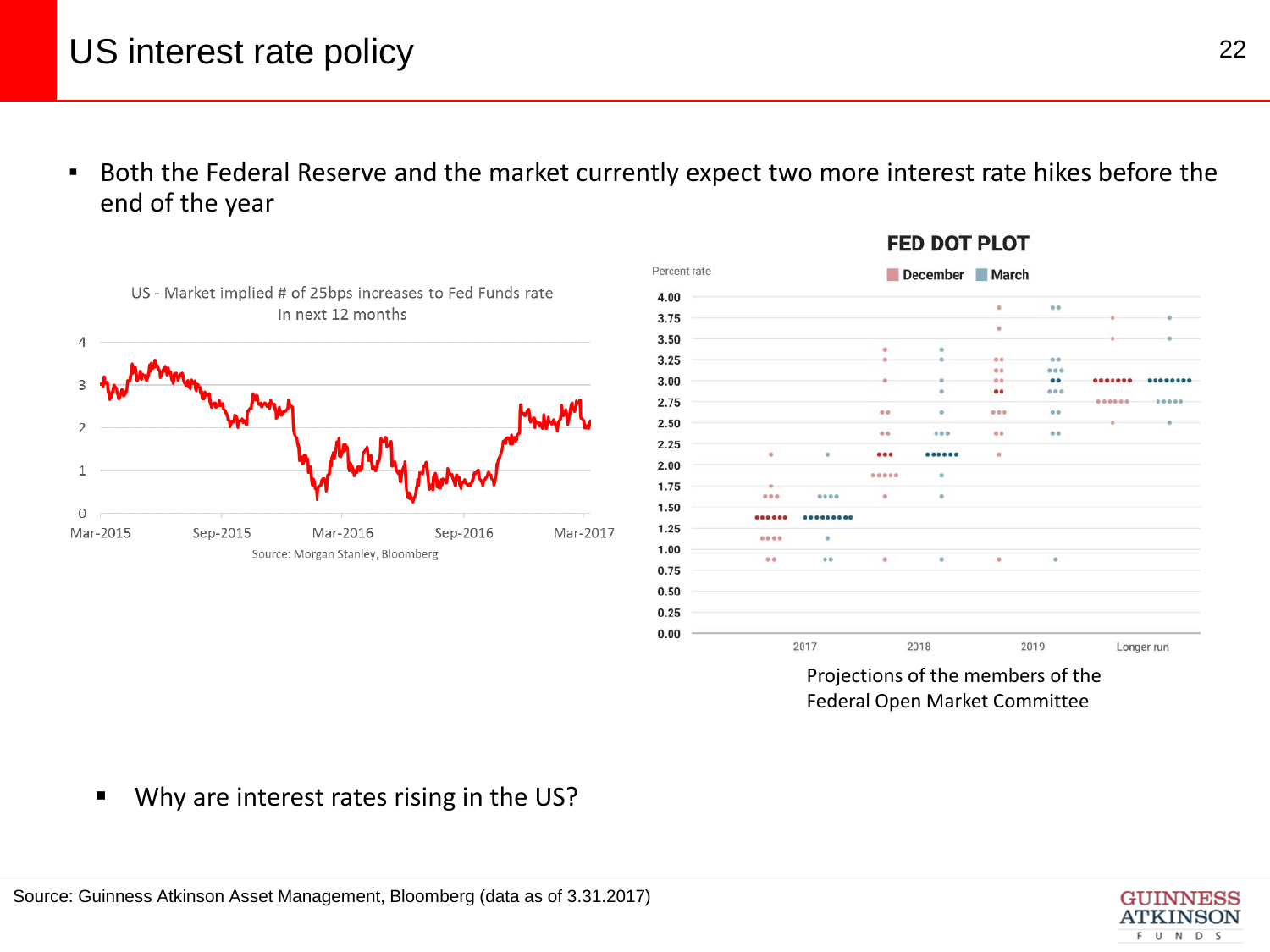Inflation in the US is at the highest levels since the financial crisis…



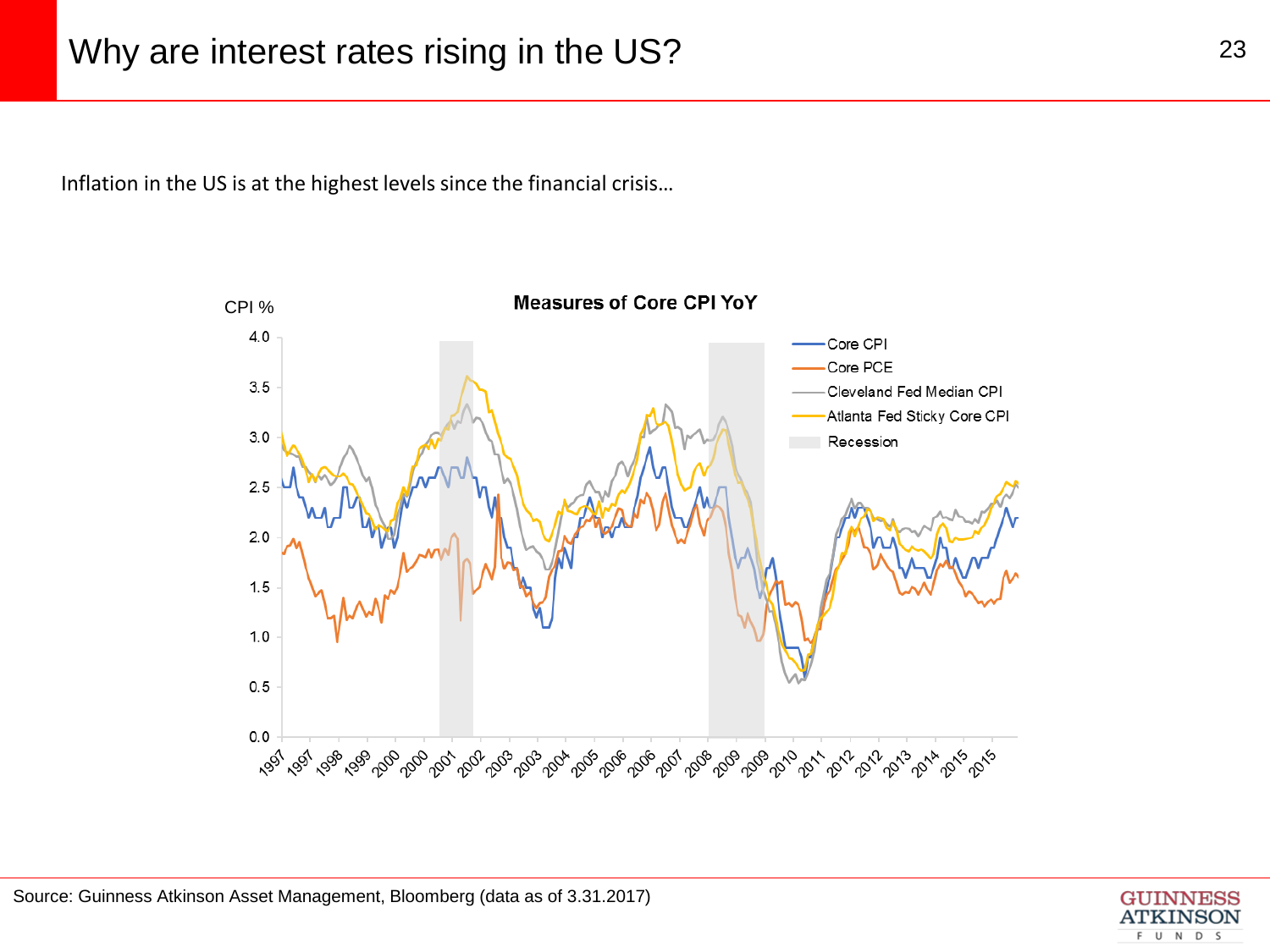#### **U.S. Wage Growth Overall**

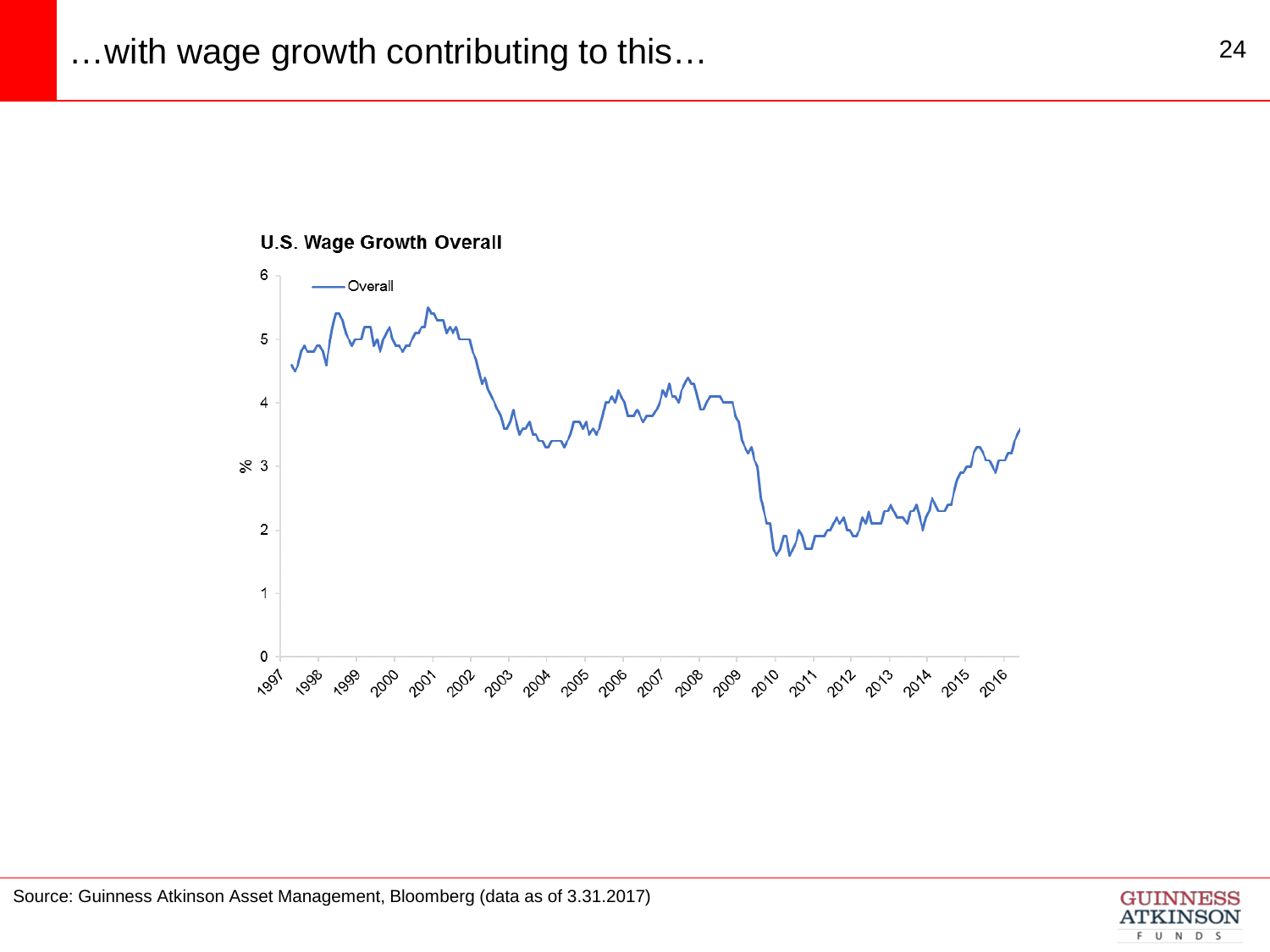## ...due to low unemployment 25

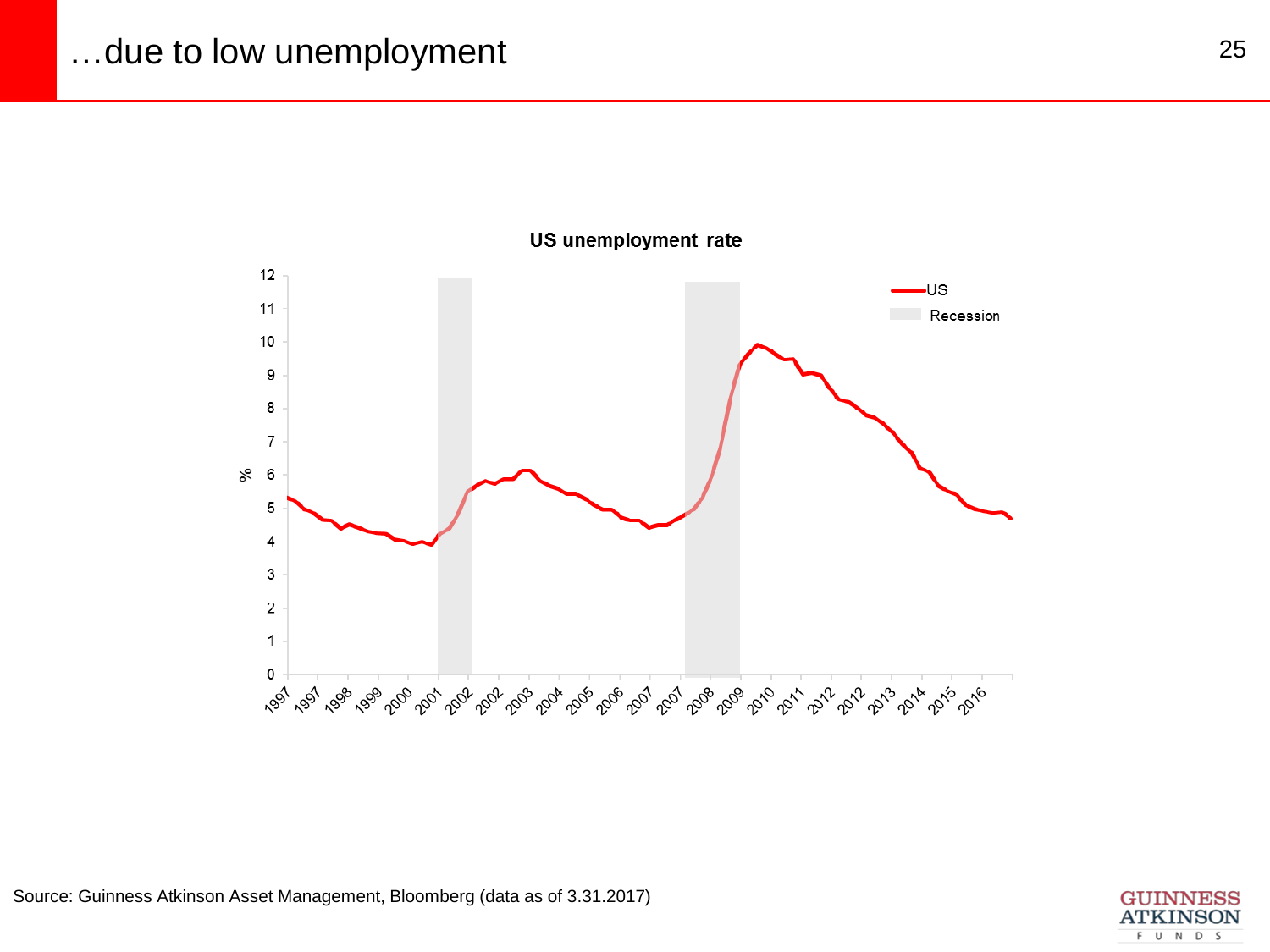## **Disclosure**

\*The Advisor has contractually agreed to reimburse expenses (excluding Acquired Fund Fees and Expenses, interest, taxes, dividends on short position and extraordinary expenses) in order to limit the Total Annual Operating Expenses for Institutional Shares and for Investor Class to 0.99% and 1.24% respectively through June 30, 2018. To the extent that the Advisor absorbs expenses to satisfy this cap, it may recoup a portion or all of such amounts absorbed at any time within three fiscal years after the fiscal year in which such amounts were absorbed, subject to the expense cap in place at the time recoupment is sought, which cannot exceed the expense cap at the time of waiver. The expense limitation agreement may be terminated by the Board of the Fund at any time without penalty upon 60 days' notice.

*The Fund's investment objectives, risks, charges and expenses must be considered carefully before investing. The statutory and summary prospectus contains this and other important information about the investment company, and it may be obtained by calling 800-915-6566 or visiting gafunds.com. Please read it carefully before investing.* 

#### **Diversification does not assure a profit or protect against loss in a declining market**

**Mutual fund investing involves risk and loss of principal is possible. Investments in foreign securities involve greater volatility, political, economic and currency risks and differences in accounting methods. The Fund also invests in smaller companies, which will involve additional risks such as limited liquidity and greater volatility. The Fund is nondiversified meaning its assets may be concentrated in fewer individual holdings than diversified funds. Therefore, the Fund is more exposed to individual stock volatility than diversified funds.**

Opinions expressed are subject to change and should not be considered investment advice.

Cash flow is the total amount of money being transferred into and out of a business.

Fund holdings and sector allocations are subject to change and are not recommendations to buy or sell any security.